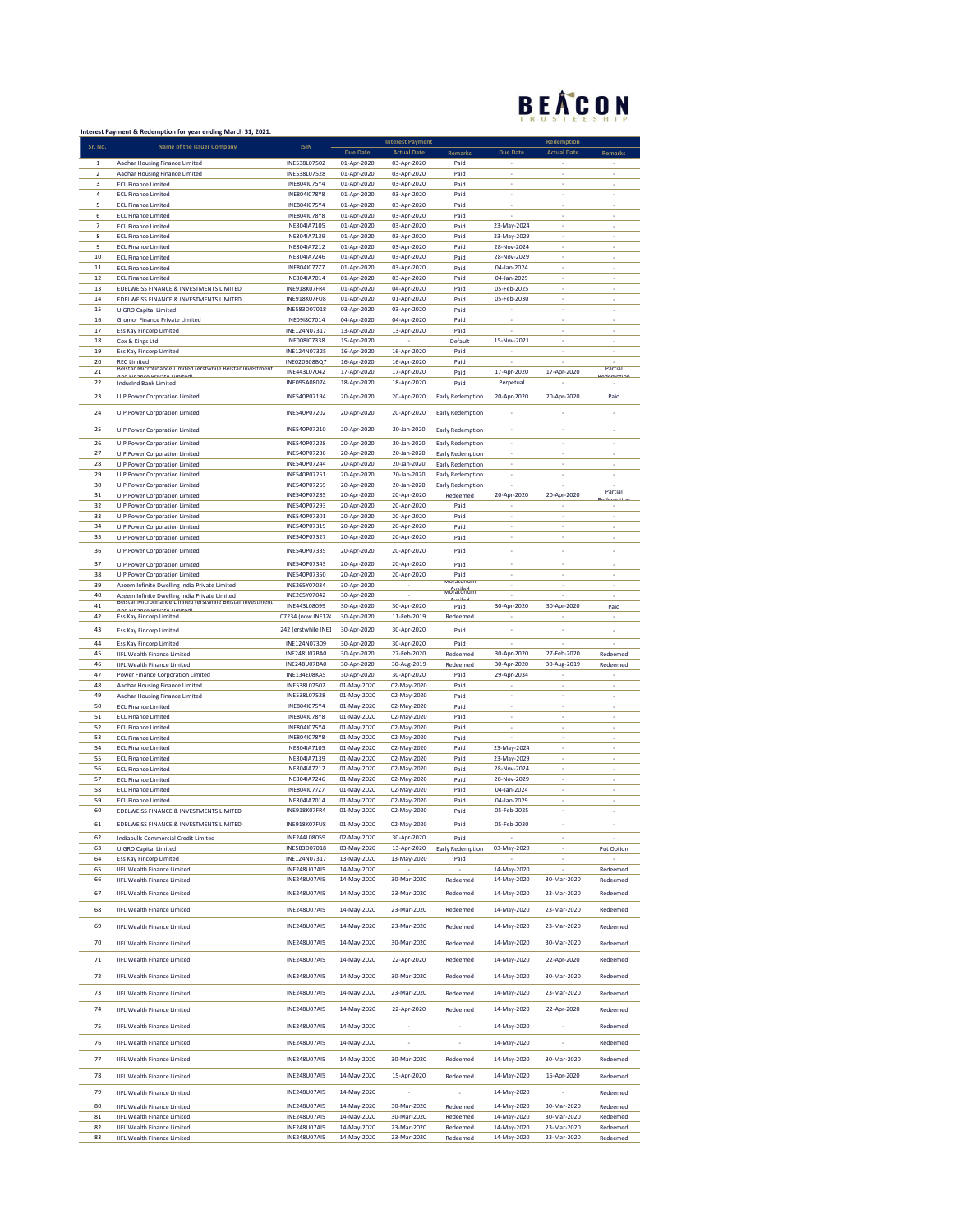| 84         | <b>IIFL Wealth Finance Limited</b>                                                         | INE248U07AI5                 | 14-May-2020                | 22-Apr-2020                | Redeemed                | 14-May-2020                | 22-Apr-2020              | Redeemed                 |
|------------|--------------------------------------------------------------------------------------------|------------------------------|----------------------------|----------------------------|-------------------------|----------------------------|--------------------------|--------------------------|
| 85         | <b>IIFL Wealth Finance Limited</b>                                                         | INE248U07AI5                 | 14-May-2020                | 25-Sep-2019                | Redeemed                | 14-May-2020                | 25-Sep-2019              | Redeemed                 |
| 86         |                                                                                            | <b>INE248U07AI5</b>          | 14-May-2020                |                            |                         |                            |                          |                          |
|            | <b>IIFL Wealth Finance Limited</b>                                                         |                              |                            | 22-Apr-2020                | Redeemed                | 14-May-2020                | 22-Apr-2020              | Redeemed                 |
| 87         | <b>IIFL Wealth Finance Limited</b>                                                         | INE248U07AI5                 | 14-May-2020                | 30-Mar-2020                | Redeemed                | 14-May-2020                | 30-Mar-2020              | Redeemed                 |
| 88         | <b>IIFL Wealth Finance Limited</b>                                                         | INE248U07AI5                 | 14-May-2020                | 15-Apr-2020                | Redeemed                | 14-May-2020                | 15-Apr-2020              | Redeemed                 |
| 89         | <b>IIFL Wealth Finance Limited</b>                                                         | INE248U07AI5                 | 14-May-2020                | 30-Mar-2020                | Redeemed                | 14-May-2020                | 30-Mar-2020              | Redeemed                 |
| 90         | <b>IIFL Wealth Finance Limited</b>                                                         | <b>INE248U07AI5</b>          | 14-May-2020                | 23-Mar-2020                | Redeemed                | 14-May-2020                | 23-Mar-2020              | Redeemed                 |
| 91         | <b>IIFL Wealth Finance Limited</b>                                                         | INE248U07AI5                 | 14-May-2020                | 23-Mar-2020                | Redeemed                | 14-May-2020                | 23-Mar-2020              | Redeemed                 |
| 92         | <b>IIFL Wealth Finance Limited</b>                                                         | INE248U07AI5                 | 14-May-2020                |                            |                         | 14-May-2020                |                          | Redeemed                 |
| 93         | <b>IIFL Wealth Finance Limited</b>                                                         | INE248U07AI5                 | 14-May-2020                | 23-Mar-2020                | Redeemed                | 14-May-2020                | 23-Mar-2020              | Redeemed                 |
| 94         |                                                                                            | <b>INE248U07AI5</b>          | 14-May-2020                | 23-Mar-2020                |                         | 14-May-2020                | 23-Mar-2020              |                          |
|            | <b>IIFL Wealth Finance Limited</b>                                                         |                              |                            |                            | Redeemed                |                            |                          | Redeemed                 |
| 95         | <b>IIFL Wealth Finance Limited</b>                                                         | INE248U07AI5                 | 14-May-2020                | 22-Apr-2020                | Redeemed                | 14-May-2020                | 22-Apr-2020              | Redeemed                 |
| 96         | <b>IIFL Wealth Finance Limited</b>                                                         | INE248U07AI5                 | 14-May-2020                | 22-Apr-2020                | Redeemed                | 14-May-2020                | 22-Apr-2020              | Redeemed                 |
| 97         | <b>IIFL Wealth Finance Limited</b>                                                         | INE248U07AI5                 | 14-May-2020                | 22-Apr-2020                | Redeemed                | 14-May-2020                | 22-Apr-2020              | Redeemed                 |
| 98         | <b>IIFL Wealth Finance Limited</b>                                                         | INE248U07AI5                 | 14-May-2020                |                            |                         | 14-May-2020                |                          | Redeemed                 |
| 99         | <b>IIFL Wealth Finance Limited</b>                                                         | INE248U07AI5                 | 14-May-2020                | 22-Apr-2020                | Redeemed                | 14-May-2020                | 22-Apr-2020              | Redeemed                 |
| 100        | <b>IIFL Wealth Finance Limited</b>                                                         | INE248U07AI5                 | 14-May-2020                | 15-Apr-2020                | Redeemed                | 14-May-2020                | 15-Apr-2020              | Redeemed                 |
|            |                                                                                            |                              |                            |                            |                         |                            |                          |                          |
| 101        | <b>IIFL Wealth Finance Limited</b>                                                         | INE248U07AI5                 | 14-May-2020                |                            |                         | 14-May-2020                |                          | Redeemed                 |
| 102        | <b>IIFL Wealth Finance Limited</b>                                                         | INE248U07AI5                 | 14-May-2020                | 22-Apr-2020                | Redeemed                | 14-May-2020                | 22-Apr-2020              | Redeemed                 |
|            |                                                                                            |                              |                            |                            |                         |                            |                          |                          |
| 103        | <b>IIFL Wealth Finance Limited</b>                                                         | <b>INE248U07AI5</b>          | 14-May-2020                | 26-Mar-2019                | Redeemed                | 14-May-2020                | 26-Mar-2019              | Redeemed                 |
| 104        | <b>IIFL Wealth Finance Limited</b>                                                         | INE248U07AI5                 | 14-May-2020                | 22-Apr-2020                | Redeemed                | 14-May-2020                | 22-Apr-2020              | Redeemed                 |
|            |                                                                                            |                              |                            |                            |                         |                            |                          |                          |
| 105        | <b>REC Limited</b>                                                                         | INE020B08BS3                 | 14-May-2020                | 14-May-2020                | Paid                    |                            |                          |                          |
|            |                                                                                            |                              |                            |                            |                         |                            |                          |                          |
| 106        | Cox & Kings Ltd                                                                            | INE008I07338                 | 15-May-2020                |                            | Default                 | 15-Nov-2021                | ï                        |                          |
| 107        |                                                                                            | INE020B08BE3                 | 15-May-2020                | 15-May-2020                |                         |                            | i.                       |                          |
|            | <b>REC Limited</b>                                                                         |                              |                            |                            | Paid                    |                            |                          |                          |
| 108        | Ess Kay Fincorp Limited                                                                    | INE124N07325                 | 16-May-2020                | 18-May-2020                | Paid                    |                            |                          |                          |
| 109        | Power Finance Corporation Limited                                                          | INE134E08JR1                 | 19-May-2020                | 19-May-2020                | Paid                    | 18-Nov-2028                | ÷                        |                          |
| 110        | Power Finance Corporation Limited                                                          | INE134E08JS9                 | 19-May-2020                | 19-May-2020                | Paid                    | 19-Nov-2033                | L                        |                          |
| 111        | National Highways Authority of India                                                       | INE906B07HD4                 | 20-May-2020                | 20-May-2020                | Paid                    | 20-May-2029                |                          |                          |
| 112        | <b>Gateway Distriparks Limited</b>                                                         | INE852F07079                 | 21-May-2020                | 21-May-2020                | Paid                    | 21-May-2020                | 21-May-2020              | rartial                  |
| 113        | IIFL Alternate Asset Advisors Limited                                                      | INE196P07021                 | 22-May-2020                | 19-Jul-2019                | Paid                    | 22-May-2020                | 19-Jul-2019              | <b>Full Redemption</b>   |
| 114        | <b>ECL Finance Limited</b>                                                                 | INE804IA7063                 | 23-May-2020                | 26-May-2020                | Paid                    | 21-May-2021                |                          |                          |
|            |                                                                                            |                              |                            |                            |                         |                            | ï                        |                          |
| 115        | <b>ECL Finance Limited</b>                                                                 | INE804IA7089                 | 23-May-2020                | 26-May-2020                | Paid                    | 23-Aug-2022                |                          |                          |
| 116        | <b>ECL Finance Limited</b>                                                                 | INE804IA7113                 | 23-May-2020                | 26-May-2020                | Paid                    |                            | ï                        |                          |
| 117        | <b>ECL Finance Limited</b>                                                                 | INE804IA7147                 | 23-May-2020                | 26-May-2020                | Paid                    | ×,                         | ÷                        |                          |
| 118        | Ess Kay Fincorp Limited                                                                    | INE124N07135                 | 25-May-2020                | 24-May-2019                | Early Redemption        |                            | i,                       |                          |
| 119        | Power Finance Corporation Limited                                                          | INE134E08KB3                 | 27-May-2020                | 27-May-2020                | Paid                    | 27-May-2022                |                          |                          |
| 120        | Power Finance Corporation Limited                                                          | INE134E08KC1                 | 27-May-2020                | 27-May-2020                | Paid                    | 25-May-2029                |                          |                          |
| 121        | <b>Ess Kay Fincorp Limited</b>                                                             | INE124N07143                 | 29-May-2020                | 27-Apr-2020                |                         | 11-Jun-2021                | 27-Apr-2020              | <b>Full Redemption</b>   |
| 122        | <b>Ess Kay Fincorp Limited</b>                                                             | INE124N07168                 | 29-May-2020                |                            | Early Redemption        |                            |                          |                          |
|            |                                                                                            |                              |                            |                            |                         |                            | i.                       |                          |
| 123        | Ess Kay Fincorp Limited                                                                    | INE124N07200                 | 29-May-2020                | 29-May-2020                | Paid                    |                            |                          |                          |
| 124        | <b>REC Limited</b>                                                                         | INE020B08BG8                 | 29-May-2020                | 29-May-2020                | Paid<br>woratorium      |                            | i,                       |                          |
| 125        | Azeem Infinite Dwelling India Private Limited                                              | INE265Y07034                 | 30-May-2020                |                            | woratorium              | ٠                          | ÷                        | ٠                        |
| 126        | Azeem Infinite Dwelling India Private Limited                                              | INE265Y07042                 | 30-May-2020                | ÷                          |                         | ÷,                         | ÷,                       | i,                       |
| 127        | <b>KRIBHCO Fertilizers Limited</b>                                                         | INE486H07015                 | 31-May-2020                | 01-Jun-2020                | Paid                    |                            | i.                       |                          |
| 128        | Aadhar Housing Finance Limited                                                             | INE538L07502                 | 01-Jun-2020                | 01-Jun-2020                | Paid                    |                            | ï                        |                          |
| 129        | Aadhar Housing Finance Limited                                                             | INE538L07528                 | 01-Jun-2020                | 01-Jun-2020                | Paid                    | $\hat{\phantom{a}}$        | ٠                        | ٠                        |
| 130        | <b>ECL Finance Limited</b>                                                                 | INE804I075Y4                 | 01-Jun-2020                | 01-Jun-2020                | Paid                    | $\overline{\phantom{a}}$   | $\overline{\phantom{a}}$ | ÷                        |
|            |                                                                                            | INE804I078Y8                 | 01-Jun-2020                | 01-Jun-2020                |                         |                            | L.                       |                          |
|            |                                                                                            |                              |                            |                            |                         |                            |                          |                          |
| 131        | <b>ECL Finance Limited</b>                                                                 |                              |                            |                            | Paid                    |                            |                          |                          |
| 132        | <b>ECL Finance Limited</b>                                                                 | INE804I075Y4                 | 01-Jun-2020                | 01-Jun-2020                | Paid                    | ï                          | ÷,                       |                          |
| 133        | <b>ECL Finance Limited</b>                                                                 | INE804I078Y8                 | 01-Jun-2020                | 01-Jun-2020                | Paid                    |                            | ٠                        |                          |
| 134        | <b>ECL Finance Limited</b>                                                                 | INE804IA7105                 | 01-Jun-2020                | 01-Jun-2020                | Paid                    | 23-May-2024                | ÷                        |                          |
| 135        |                                                                                            |                              |                            |                            |                         |                            | $\overline{a}$           |                          |
|            | <b>ECL Finance Limited</b>                                                                 | INE804IA7139                 | 01-Jun-2020                | 01-Jun-2020                | Paid                    | 23-May-2029                |                          |                          |
| 136        | <b>ECL Finance Limited</b>                                                                 | INE804IA7212                 | 01-Jun-2020                | 01-Jun-2020                | Paid                    | 28-Nov-2024                | ÷                        |                          |
| 137        | <b>ECL Finance Limited</b>                                                                 | INE804IA7246                 | 01-Jun-2020                | 01-Jun-2020                | Paid                    | 28-Nov-2029                |                          |                          |
| 138        | <b>ECL Finance Limited</b>                                                                 | INE804I077Z7                 | 01-Jun-2020                | 01-Jun-2020                | Paid                    | 04-Jan-2024                | ÷                        | $\overline{\phantom{a}}$ |
| 139        | <b>ECL Finance Limited</b>                                                                 | INE804IA7014                 | 01-Jun-2020                | 01-Jun-2020                | Paid                    | 04-Jan-2029                | L                        |                          |
| 140        | EDELWEISS FINANCE & INVESTMENTS LIMITED                                                    | INE918K07FR4                 | 01-Jun-2020                | 01-Jun-2020                | Paid                    | 05-Feb-2025                | ÷                        |                          |
| 141        | EDELWEISS FINANCE & INVESTMENTS LIMITED                                                    | INE918K07FU8                 | 01-Jun-2020                | 01-Jun-2020                | Paid                    | 05-Feb-2030                |                          |                          |
| 142        | <b>Ess Kay Fincorp Limited</b>                                                             | 07234 (now INE124            | 01-Jun-2020                | 11-Feb-2019                | Redeemed                |                            | ÷                        | ×                        |
| 143        |                                                                                            | 242 (erstwhile INE1          | 01-Jun-2020                | 31-May-2020                | Paid                    |                            |                          |                          |
| 144        | Ess Kay Fincorp Limited                                                                    |                              |                            |                            |                         |                            |                          | Partial                  |
|            | Credit Access Grameen Limited                                                              | INE741K07199                 | 03-Jun-2020                | 03-Jun-2020                | Paid                    | 03-Jun-2020                | 03-Jun-2020              |                          |
| 145        | <b>U GRO Capital Limited</b>                                                               | INE583D07018                 | 03-Jun-2020                | 13-Apr-2020                | <b>Early Redemption</b> |                            |                          |                          |
| 146        | Power Finance Corporation Limited                                                          | INE134E08KD9                 | 04-Jun-2020                | 04-Jun-2020                | Paid                    | 04-Jun-2024                | ٠                        | ÷                        |
| 147        | National Highways Authority of Ir                                                          | INF906B07HF2                 | 06-Jun-2020                | 06-Jun-2020                | Paid                    |                            |                          |                          |
| 148        | <b>REC Limited</b>                                                                         | INE020B08BH6                 | 07-Jun-2020                | 08-Jun-2020                | Paid                    |                            |                          |                          |
| 149        | <b>REC Limited</b>                                                                         | INE020B08BT1                 | 10-Jun-2020                | 10-Jun-2020                | Paid                    |                            |                          |                          |
| 150        | Aadhar Housing Finance Limited                                                             | INE538L07403                 | 12-Jun-2020                | 12-Jun-2020                | Paid                    | 12-Jun-2020                | 12-Jun-2020              | <b>Full Redemption</b>   |
| 151        | <b>Ess Kay Fincorp Limited</b>                                                             | INE124N07317                 | 13-Jun-2020                | 15-Jun-2020                | Paid                    |                            |                          |                          |
| 152        | Ess Kay Fincorp Limited                                                                    | INE124N07291                 | 14-Jun-2020                | 12-Jun-2020                | Paid                    |                            | ï                        |                          |
|            |                                                                                            |                              |                            | 08-Jun-2020                |                         |                            | l,                       |                          |
| 153        | <b>Ess Kay Fincorp Limited</b>                                                             | INE124N07283                 | 14-Jun-2020                |                            | Put Option              |                            |                          |                          |
| 154        | Ess Kay Fincorp Limited                                                                    | INE124N07267                 | 14-Jun-2020                | 12-Jun-2020                | Paid                    | ٠                          | ÷                        | ï                        |
| 155        | <b>Ess Kay Fincorp Limited</b>                                                             | INE124N07275                 | 14-Jun-2020                | 12-Jun-2020                | Paid                    | ÷.                         | ×,                       | l,                       |
| 156        | Beistar Microfinance Limited (erstwhile Beistar Investment<br>And Finance Drivate Limitedl | INE443L07034                 | 15-Jun-2020                | 15-Jun-2020                | Paid                    | 15-Jun-2020                | 15-Jun-2020              | Paid                     |
| 157        | Cox & Kings Ltd                                                                            | INE008I07338                 | 15-Jun-2020                |                            | Default                 | 15-Nov-2021                |                          |                          |
| 158        | <b>Ess Kay Fincorp Limited</b>                                                             | INE124N07325                 | 16-Jun-2020                | 16-Jun-2020                | Paid                    |                            |                          |                          |
| 159        | Centrum Financial Services Limited                                                         | INE244R07850                 | 17-Jun-2020                | 16-Jun-2020                | Redeemed                | 17-Jun-2020                | 16-Jun-2020              | <b>Full Redemption</b>   |
| 160        |                                                                                            | INE244R07850                 | 17-Jun-2020                | 16-Jun-2020                |                         | 17-Jun-2020                | 16-Jun-2020              |                          |
|            | Centrum Financial Services Limited                                                         |                              |                            |                            | Redeemed                | 17-Jun-2020                | 16-Jun-2020              | <b>Full Redemption</b>   |
| 161        | Centrum Financial Services Limited                                                         | INE244R07850                 | 17-Jun-2020                | 16-Jun-2020                | Redeemed                |                            |                          | <b>Full Redemption</b>   |
| 162        | Centrum Financial Services Limited                                                         | INE244R07850                 | 17-Jun-2020                | 16-Jun-2020                | Redeemed                | 17-Jun-2020                | 16-Jun-2020              | <b>Full Redemption</b>   |
| 163        | Centrum Financial Services Limited                                                         | INE244R07850                 | 17-Jun-2020                | 16-Jun-2020                | Redeemed                | 17-Jun-2020                | 16-Jun-2020              | <b>Full Redemption</b>   |
| 164        | Centrum Financial Services Limited                                                         | INE244R07850                 | 17-Jun-2020                | 16-Jun-2020                | Redeemed                | 17-Jun-2020                | 16-Jun-2020              | <b>Full Redemption</b>   |
| 165        | Centrum Financial Services Limited                                                         | INE244R07850                 | 17-Jun-2020                | 16-Jun-2020                | Redeemed                | 17-Jun-2020                | 16-Jun-2020              | <b>Full Redemption</b>   |
| 166        | Centrum Financial Services Limited                                                         | INF244R07850                 | 17-Jun-2020                | 16-Jun-2020                | Redeemed                | 17-Jun-2020                | 16-Jun-2020              | <b>Full Redemption</b>   |
| 167        | Centrum Financial Services Limited                                                         | INE244R07850                 | 17-Jun-2020                | 16-Jun-2020                | Redeemed                | 17-Jun-2020                | 16-Jun-2020              | <b>Full Redemption</b>   |
| 168        |                                                                                            | INE244R07850                 | 17-Jun-2020                | 16-Jun-2020                | Redeemed                | 17-Jun-2020                | 16-Jun-2020              |                          |
|            | Centrum Financial Services Limited                                                         |                              |                            |                            |                         |                            |                          | <b>Full Redemption</b>   |
| 169        | <b>REC Limited</b>                                                                         | INE020B08BN4                 | 18-Jun-2020                | 18-Jun-2020                | Paid                    |                            |                          |                          |
| 170        | The Federal Bank Limited                                                                   | INE171A08024                 | 20-Jun-2020                | 20-Jun-2020                | Paid                    |                            |                          |                          |
| 171        | Aadhar Housing Finance Limited                                                             | INE538L07445                 | 23-Jun-2020                | 23-Jun-2020                | Paid                    | 23-Jun-2020                | 23-Jun-2020              | <b>Full Redemption</b>   |
| 172        | Ess Kay Fincorp Limited                                                                    | INE124N07358                 | 23-Jun-2020                | 23-Jun-2020                | Paid                    | 23-Dec-2025                |                          |                          |
| 173        | <b>Gateway Distriparks Limited</b>                                                         | INE852F07079                 | 25-Jun-2020                | 25-Jun-2020                | Paid                    | 25-Jun-2020                | 25-Jun-2020              | Partial                  |
| 174        | <b>REC Limited</b>                                                                         | INE020B08BV7                 | 25-Jun-2020                | 25-Jun-2020                | Paid                    | 25-Jun-2024                |                          |                          |
| 175        | <b>REC Limited</b>                                                                         | <b>INE020B08BU9</b>          | 25-Jun-2020                | 25-Jun-2020                | Paid                    | 25-Jun-2029                | ÷                        |                          |
| 176        | National Highways Authority of India                                                       | INE906B07HF9                 | 26-Jun-2020                | 26-Jun-2020                | Paid                    |                            | ÷,                       | i,                       |
|            |                                                                                            |                              |                            |                            |                         |                            | i.                       |                          |
| 177        | <b>Gateway Distriparks Limited</b>                                                         | INE852F07079                 | 28-Jun-2020                | 28-Jun-2020                | Paid                    |                            |                          |                          |
| 178        | <b>Gateway Distriparks Limited</b>                                                         | INE852F07087                 | 28-Jun-2020                | 28-Jun-2020                | Paid                    |                            |                          |                          |
| 179        | Gateway Distriparks Limited                                                                | INE852F07012                 | 28-Jun-2020                | 28-Jun-2020                | Paid                    |                            | ٠                        | ï                        |
| 180<br>181 | <b>Gateway Distriparks Limited</b>                                                         | INE852F07095<br>INE852F07020 | 28-Jun-2020<br>28-Jun-2020 | 28-Jun-2020<br>28-Jun-2020 | Paid                    | 07-Apr-2022<br>07-Apr-2022 | ÷,<br>L                  | ÷,                       |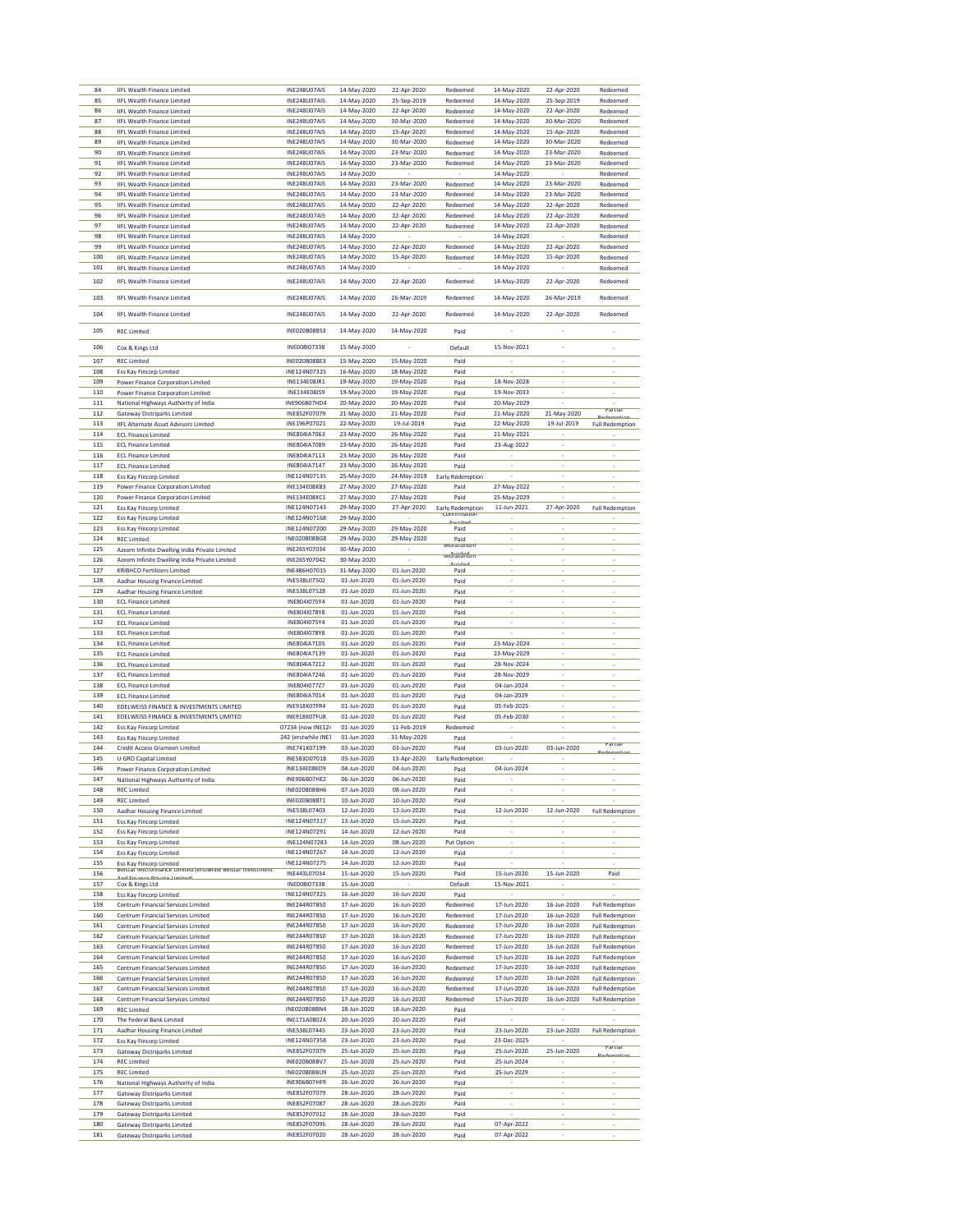| 182 | Gateway Distriparks Limited                                | INE852F07103        | 28-Jun-2020       | 28-Jun-2020 | Paid                        | 07-Apr-2023              |                          |                          |
|-----|------------------------------------------------------------|---------------------|-------------------|-------------|-----------------------------|--------------------------|--------------------------|--------------------------|
|     |                                                            |                     |                   |             |                             |                          |                          |                          |
| 183 | <b>Gateway Distriparks Limited</b>                         | INE852F07038        | 28-Jun-2020       | 28-Jun-2020 | Paid                        | 07-Apr-2023              |                          |                          |
| 184 | <b>Gateway Distriparks Limited</b>                         | INE852F07111        | 28-Jun-2020       | 28-Jun-2020 | Paid                        | 05-Apr-2024              | ×,                       |                          |
| 185 | <b>Gateway Distriparks Limited</b>                         | INE852F07046        | 28-Jun-2020       | 28-Jun-2020 | Paid                        | 05-Apr-2024              | ÷,                       | ÷                        |
| 186 | <b>Gateway Distriparks Limited</b>                         | INE852F07129        | 28-Jun-2020       | 28-Jun-2020 | Paid                        | 07-Apr-2025              |                          |                          |
| 187 | <b>Gateway Distriparks Limited</b>                         | INE852F07053        | 28-Jun-2020       | 28-Jun-2020 | Paid                        | 07-Apr-2025              |                          |                          |
|     |                                                            |                     |                   |             |                             |                          |                          |                          |
| 188 | <b>Gateway Distriparks Limited</b>                         | INE852F07137        | 28-Jun-2020       | 28-Jun-2020 | Paid                        | 07-Apr-2026              | ٠                        | $\overline{\phantom{a}}$ |
| 189 | <b>Gateway Distriparks Limited</b>                         | INE852F07061        | 28-Jun-2020       | 28-Jun-2020 | Paid                        | 07-Apr-2026              | ÷                        | ÷                        |
| 190 | Indiabulls Commercial Credit Limited                       | INE244L07044        | 29-Jun-2020       | 29-Jun-2020 | Paid                        |                          |                          |                          |
|     |                                                            | INE501X07190        |                   |             |                             |                          |                          |                          |
| 191 | Aye Finance Private Limited                                |                     | 30-Jun-2020       | 30-Jun-2020 | Paid<br>Moratoriu           | 30-Jun-2020              | 30-Jun-2020              | Paid                     |
| 192 | Azeem Infinite Dwelling India Private Limited              | INF265Y07034        | 30-Jun-2020       |             | moratorium                  |                          |                          |                          |
| 193 | Azeem Infinite Dwelling India Private Limited              | INE265Y07042        | 30-Jun-2020       |             | ىملئم                       | ÷                        | $\overline{\phantom{a}}$ |                          |
| 194 | Ess Kay Fincorp Limited                                    | 07234 (now INE124   | 30-Jun-2020       | 11-Feb-2019 | Redeemed                    |                          | i,                       |                          |
|     |                                                            |                     |                   |             |                             |                          |                          |                          |
| 195 | Ess Kay Fincorp Limited                                    | 242 (erstwhile INE1 | 30-Jun-2020       | 30-Jun-2020 | Paid                        |                          |                          |                          |
| 196 | JM Financial Home Loans Limited                            | INE01A207047        | 30-Jun-2020       | 30-Jun-2020 | Paid                        |                          |                          |                          |
| 197 | JM Financial Home Loans Limited                            | INE01A207047        | 30-Jun-2020       | 30-Jun-2020 | Paid                        | ×                        | $\overline{\phantom{a}}$ |                          |
| 198 | JM Financial Home Loans Limited                            | INE01A207047        | 30-Jun-2020       | 30-Jun-2020 | Paid                        |                          |                          |                          |
|     |                                                            |                     |                   |             |                             |                          |                          |                          |
| 199 | <b>KRIBHCO Fertilizers Limited</b>                         | INE486H07015        | 30-Jun-2020       | 30-Jun-2020 | Paid                        |                          |                          |                          |
| 200 | <b>KRIBHCO Fertilizers Limited</b>                         | INF486H07023        | 30-Jun-2020       | 30-Jun-2020 | Paid                        |                          |                          |                          |
| 201 | Madura Micro Finance Limited                               | INE500S07085        | 30-Jun-2020       | 30-Jun-2020 | Paid                        | ×                        | ÷                        | $\overline{\phantom{a}}$ |
| 202 | <b>REC Limited</b>                                         | <b>INEO20BO8CE1</b> | 30-Jun-2020       | 30-Jun-2020 | Paid                        |                          | i,                       |                          |
|     |                                                            |                     |                   |             |                             |                          |                          |                          |
| 203 | Aadhar Housing Finance Limited                             | INE538L07502        | 01-Jul-2020       | 01-Jul-2020 | Paid                        | ×,                       | i,                       |                          |
| 204 | Aadhar Housing Finance Limited                             | INE538L07528        | 01-Jul-2020       | 01-Jul-2020 | Paid                        |                          |                          |                          |
| 205 | <b>ECL Finance Limited</b>                                 | INE804I075Y4        | 01-Jul-2020       | 01-Jul-2020 | Paid                        |                          | ٠                        |                          |
| 206 | <b>ECL Finance Limited</b>                                 | INE804I078Y8        | 01-Jul-2020       | 01-Jul-2020 | Paid                        | ÷,                       | ÷                        |                          |
|     |                                                            |                     |                   |             |                             |                          |                          |                          |
| 207 | <b>ECL Finance Limited</b>                                 | INE804I075Y4        | 01-Jul-2020       | 01-Jul-2020 | Paid                        |                          | ÷.                       |                          |
| 208 | <b>ECL Finance Limited</b>                                 | INE804I078Y8        | 01-Jul-2020       | 01-Jul-2020 | Paid                        |                          |                          |                          |
| 209 | <b>ECL Finance Limited</b>                                 | INE804IA7105        | 01-Jul-2020       | 01-Jul-2020 | Paid                        | 23-May-2024              | ٠                        |                          |
| 210 |                                                            | INE804IA7139        | 01-Jul-2020       | 01-Jul-2020 | Paid                        | 23-May-2029              | ÷                        |                          |
|     | <b>ECL Finance Limited</b>                                 |                     |                   |             |                             |                          |                          |                          |
| 211 | <b>ECL Finance Limited</b>                                 | INE804IA7212        | 01-Jul-2020       | 01-Jul-2020 | Paid                        | 28-Nov-2024              |                          |                          |
| 212 | <b>ECL Finance Limited</b>                                 | INE804IA7246        | 01-Jul-2020       | 01-Jul-2020 | Paid                        | 28-Nov-2029              |                          |                          |
| 213 | <b>ECL Finance Limited</b>                                 | INE804I07727        | 01-Jul-2020       | 01-Jul-2020 | Paid                        | 04-Jan-2024              | ×,                       | $\overline{\phantom{a}}$ |
| 214 | <b>ECL Finance Limited</b>                                 | INE804IA7014        | 01-Jul-2020       | 01-Jul-2020 | Paid                        | 04-Jan-2029              | ÷,                       | ÷                        |
|     |                                                            |                     |                   |             |                             |                          |                          |                          |
| 215 | EDELWEISS FINANCE & INVESTMENTS LIMITED                    | INE918K07FR4        | 01-Jul-2020       | 01-Jul-2020 | Paid                        | 05-Feb-2025              |                          |                          |
| 216 | EDELWEISS FINANCE & INVESTMENTS LIMITED                    | INE918K07FU8        | 01-Jul-2020       | 01-Jul-2020 | Paid                        | 05-Feb-2030              | J.                       |                          |
| 217 | <b>Ess Kay Fincorp Limited</b>                             | INE124N07374        | $02 - 111 - 2020$ | 02-Jul-2020 | Paid                        |                          |                          |                          |
| 218 |                                                            | INE538L07411        | 03-Jul-2020       | 03-Jul-2020 |                             | 03-Jul-2020              | 03-Jul-2020              | <b>Full Redemption</b>   |
|     | Aadhar Housing Finance Limited                             |                     |                   |             | Paid                        |                          |                          |                          |
| 219 | <b>U GRO Capital Limited</b>                               | INE583D07018        | 03-Jul-2020       | 13-Apr-2020 | Early Redemption            |                          |                          |                          |
| 220 | <b>Gromor Finance Private Limited</b>                      | INE091807014        | 04-Jul-2020       | 04-Jul-2020 | Paid                        |                          |                          |                          |
| 221 | Ess Kay Fincorp Limited                                    | INE124N07317        | 13-Jul-2020       | 13-Jul-2020 | Paid                        |                          |                          |                          |
|     |                                                            |                     |                   |             |                             |                          |                          |                          |
| 222 | Cox & Kings Ltd                                            | INE008I07338        | 15-Jul-2020       |             | Default                     | 15-Nov-2021              | ×                        |                          |
| 223 | Ess Kay Fincorp Limited                                    | INE124N07325        | 16-Jul-2020       | 16-Jul-2020 | Paid                        |                          |                          |                          |
| 224 | Beistar Microfinance Limited (erstwhile Beistar Investment | INE443L07042        | 17-Jul-2020       | 17-Jul-2020 | Paid                        | 17-Jul-2020              | 17-Jul-2020              | Paid                     |
| 225 | <b>Fusion Microfinanace Limited</b>                        | INE139R07266        | 19-Jul-2020       | 19-Jul-2020 | Paid                        |                          |                          |                          |
|     |                                                            |                     |                   |             |                             |                          |                          |                          |
| 226 | U.P.Power Corporation Limited                              | INE540P07194        | 20-Jul-2020       | 20-Jul-2020 | Paid                        | 20-Jul-2020              | 20-Jul-2020              | Paid                     |
| 227 | U.P.Power Corporation Limited                              | INE540P07202        | 20-Jul-2020       | 20-Jul-2020 | Paid                        |                          |                          |                          |
| 228 | <b>U.P.Power Corporation Limited</b>                       | INE540P07210        | 20-Jul-2020       | 20-Jul-2020 | Paid                        |                          |                          |                          |
| 229 | U.P.Power Corporation Limited                              | INE540P07228        | 20-Jul-2020       | 20-Jul-2020 | Paid                        |                          |                          |                          |
|     |                                                            |                     |                   |             |                             |                          |                          |                          |
| 230 | U.P.Power Corporation Limited                              | INE540P07236        | 20-Jul-2020       | 20-Jul-2020 | Paid                        | $\overline{\phantom{a}}$ | ٠                        |                          |
| 231 | U.P.Power Corporation Limited                              | INE540P07244        | 20-Jul-2020       | 20-Jul-2020 | Paid                        | i,                       | ÷                        |                          |
| 232 | <b>U.P.Power Corporation Limited</b>                       | INE540P07251        | 20-Jul-2020       | 20-Jul-2020 | Paid                        |                          |                          |                          |
| 233 | U.P.Power Corporation Limited                              | INE540P07269        | 20-Jul-2020       | 20-Jul-2020 | Paid                        |                          |                          |                          |
| 234 |                                                            | INE540P07285        | 20-Jul-2020       |             |                             |                          | 20-Jul-2020              | artia                    |
|     | <b>U.P.Power Corporation Limited</b>                       |                     |                   | 20-Jul-2020 | Paid                        | 20-Jul-2020              |                          |                          |
| 235 | <b>U.P.Power Corporation Limited</b>                       | INE540P07293        | 20-Jul-2020       | 20-Jul-2020 | Paid                        |                          |                          |                          |
| 236 | <b>U.P.Power Corporation Limited</b>                       | INE540P07301        | 20-Jul-2020       | 20-Jul-2020 | Paid                        |                          |                          |                          |
| 237 | U.P.Power Corporation Limited                              | INE540P07319        | 20-Jul-2020       | 20-Jul-2020 | Paid                        |                          |                          |                          |
| 238 |                                                            | INE540P07327        | 20-Jul-2020       |             | Paid                        | ٠                        | ٠                        | $\overline{\phantom{a}}$ |
|     | <b>U.P.Power Corporation Limited</b>                       |                     |                   | 20-Jul-2020 |                             |                          |                          |                          |
| 239 | U.P.Power Corporation Limited                              | INE540P07335        | 20-Jul-2020       | 20-Jul-2020 | Paid                        | ÷,                       | ÷                        | ÷                        |
| 240 | <b>U.P.Power Corporation Limited</b>                       | INE540P07343        | 20-Jul-2020       | 20-Jul-2020 | Paid                        |                          | ÷.                       |                          |
| 241 | <b>U.P.Power Corporation Limited</b>                       | INE540P07350        | 20-Jul-2020       | 20-Jul-2020 | Paid                        |                          |                          |                          |
| 242 |                                                            | INE020B08BJ2        | 22-Jul-2020       | 22-Jul-2020 |                             |                          | ٠                        |                          |
|     | <b>REC Limited</b>                                         |                     |                   |             | Paid                        |                          |                          | $\overline{\phantom{a}}$ |
| 243 | Aadhar Housing Finance Limited                             | INE538L08013        | 27-Jul-2020       | 27-Jul-2020 | Paid                        | ×                        | $\overline{\phantom{a}}$ | ÷                        |
| 244 | Aadhar Housing Finance Limited                             | INE538L08021        | 27-Jul-2020       | 27-Jul-2020 | Paid                        |                          | i,                       |                          |
| 245 | Standard Chartered Investments and Loans (India) Limited   | INE403G07061        | 27-Jul-2020       | 27-Jul-2020 | Paid                        |                          |                          |                          |
| 246 |                                                            | INE501X07190        | 30-Jul-2020       |             |                             |                          |                          |                          |
|     | Aye Finance Private Limited                                |                     |                   | 30-Jul-2020 | Paid<br><b>IVIOratorium</b> | 30-Jul-2020              | 30-Jul-2020              | Paid                     |
| 247 | Azeem Infinite Dwelling India Private Limited              | INE265Y07034        | 30-Jul-2020       |             | <b>woratorium</b>           |                          |                          |                          |
| 248 |                                                            | INF265Y07042        | 30-lul-2020       |             |                             |                          |                          |                          |
| 249 | Beistar Microfinance Limited (erstwnife Beistar Investment | INE443L08099        | 31-Jul-2020       | 31-Jul-2020 | Paid                        | 31-Jul-2020              | 31-Jul-2020              | Paid                     |
| 250 |                                                            | INE741K07330        | 31-Jul-2020       |             |                             |                          |                          |                          |
|     | Credit Access Grameen Limited                              |                     |                   |             |                             |                          |                          |                          |
| 251 | Ess Kay Fincorp Limited                                    | 07234 (now INE124   | 31-Jul-2020       | 11-Feb-2019 | Redeemed                    | ×                        | $\overline{\phantom{a}}$ | $\overline{\phantom{a}}$ |
| 252 | Ess Kay Fincorp Limited                                    | 242 (erstwhile INE1 | 31-Jul-2020       | 31-Jul-2020 | Paid                        |                          | i,                       |                          |
| 253 | Ess Kay Fincorp Limited                                    | INE124N07309        | 31-Jul-2020       | 31-Jul-2020 | Paid                        |                          |                          |                          |
| 254 | <b>KRIBHCO Fertilizers Limited</b>                         | INF486H07015        | 31-Jul-2020       | 31-Jul-2020 | Paid                        |                          |                          |                          |
|     |                                                            |                     |                   |             |                             |                          |                          |                          |
| 255 | <b>KRIBHCO Fertilizers Limited</b>                         | INE486H07023        | 31-Jul-2020       | 31-Jul-2020 | Paid                        | ×                        | $\overline{\phantom{a}}$ | $\overline{\phantom{a}}$ |
| 256 | Aadhar Housing Finance Limited                             | INE538L07502        | 01-Aug-2020       | 03-Aug-2020 | Paid                        |                          |                          |                          |
| 257 | Aadhar Housing Finance Limited                             | INE538L07528        | 01-Aug-2020       | 03-Aug-2020 | Paid                        | $\overline{\phantom{a}}$ | i,                       |                          |
| 258 | <b>ECL Finance Limited</b>                                 | INE804I075Y4        | 01-Aug-2020       | 03-Aug-2020 | Paid                        |                          |                          |                          |
|     |                                                            |                     |                   |             |                             |                          |                          |                          |
| 259 | <b>ECL Finance Limited</b>                                 | INE804I078Y8        | 01-Aug-2020       | 03-Aug-2020 | Paid                        | ×                        | ×,                       |                          |
| 260 | <b>ECL Finance Limited</b>                                 | INE804I075Y4        | 01-Aug-2020       | 03-Aug-2020 | Paid                        | ÷,                       | ÷                        |                          |
| 261 | <b>ECL Finance Limited</b>                                 | INE804I078Y8        | 01-Aug-2020       | 03-Aug-2020 | Paid                        |                          |                          |                          |
| 262 | <b>ECL Finance Limited</b>                                 | INE804IA7105        | 01-Aug-2020       | 03-Aug-2020 | Paid                        | 23-May-2024              |                          |                          |
|     |                                                            |                     |                   |             |                             |                          |                          |                          |
| 263 | <b>ECL Finance Limited</b>                                 | INE804IA7139        | 01-Aug-2020       | 03-Aug-2020 | Paid                        | 23-May-2029              | ×,                       |                          |
| 264 | <b>ECL Finance Limited</b>                                 | INE804IA7212        | 01-Aug-2020       | 03-Aug-2020 | Paid                        | 28-Nov-2024              | ÷                        | ÷                        |
| 265 | <b>ECL Finance Limited</b>                                 | INE804IA7246        | 01-Aug-2020       | 03-Aug-2020 | Paid                        | 28-Nov-2029              |                          |                          |
|     |                                                            |                     |                   |             |                             |                          |                          |                          |
| 266 | <b>ECL Finance Limited</b>                                 | INE804I077Z7        | 01-Aug-2020       | 03-Aug-2020 | Paid                        | 04-Jan-2024              |                          |                          |
| 267 | <b>ECL Finance Limited</b>                                 | INE804IA7014        | 01-Aug-2020       | 03-Aug-2020 | Paid                        | 04-Jan-2029              | ×,                       | $\overline{\phantom{a}}$ |
| 268 | EDELWEISS FINANCE & INVESTMENTS LIMITED                    | INE918K07FR4        | 01-Aug-2020       | 03-Aug-2020 | Paid                        | 05-Feb-2025              | $\overline{\phantom{a}}$ | ÷                        |
| 269 | EDELWEISS FINANCE & INVESTMENTS LIMITED                    | INE918K07FU8        | 01-Aug-2020       | 03-Aug-2020 | Paid                        | 05-Feb-2030              | i,                       |                          |
|     |                                                            |                     |                   |             |                             |                          |                          |                          |
| 270 | National Highways Authority of India                       | INE906B07HG7        | 01-Aug-2020       | 03-Aug-2020 | Paid                        | 01-Aug-2029              |                          |                          |
| 271 | Ess Kay Fincorp Limited                                    | INE124N07374        | 02-Aug-2020       | 31-Jul-2020 | Paid                        |                          |                          |                          |
| 272 | U GRO Capital Limited                                      | INE583D07018        | 03-Aug-2020       | 13-Apr-2020 | Early Redemption            | 03-Aug-2020              |                          | Put Option               |
| 273 |                                                            | INE248U07AP0        | 04-Aug-2020       | 15-Jun-2020 |                             | 04-Aug-2020              | 15-Jun-2020              |                          |
|     | <b>IIFL Wealth Finance Limited</b>                         |                     |                   |             | Redeemed                    |                          |                          | Redeemed                 |
| 274 | <b>IIFL Wealth Finance Limited</b>                         | INE248U07AP0        | 04-Aug-2020       | 15-Jul-2020 | Redeemed                    | 04-Aug-2020              | 15-Jul-2020              | Redeemed                 |
| 275 | <b>IIFL Wealth Finance Limited</b>                         | INE248U07AP0        | 04-Aug-2020       | 09-Jun-2020 | Redeemed                    | 04-Aug-2020              | 09-Jun-2020              | Redeemed                 |
| 276 | <b>IIFL Wealth Finance Limited</b>                         | INE248U07AP0        | 04-Aug-2020       | 29-May-2020 | Redeemed                    | 04-Aug-2020              | 29-May-2020              | Redeemed                 |
| 277 |                                                            | INE248U07AP0        |                   | 09-Jun-2020 | Redeemed                    |                          | 09-Jun-2020              |                          |
|     | <b>IIFL Wealth Finance Limited</b>                         |                     | 04-Aug-2020       |             |                             | 04-Aug-2020              |                          | Redeemed                 |
| 278 | <b>IIFL Wealth Finance Limited</b>                         | INE248U07AP0        | 04-Aug-2020       | 09-Jun-2020 | Redeemed                    | 04-Aug-2020              | 09-Jun-2020              | Redeemed                 |
| 279 | <b>IIFL Wealth Finance Limited</b>                         | INE248U07AP0        | 04-Aug-2020       | 25-Jun-2020 | Redeemed                    | 04-Aug-2020              | 25-Jun-2020              | Redeemed                 |
| 280 | <b>IIFL Wealth Finance Limited</b>                         | INE248U07AP0        | 04-Aug-2020       | 15-Jul-2020 | Redeemed                    | 04-Aug-2020              | 15-Jul-2020              | Redeemed                 |
| 281 | <b>IIFL Wealth Finance Limited</b>                         |                     |                   |             |                             |                          |                          |                          |
|     |                                                            | INE248U07AP0        | 04-Aug-2020       | 15-Jul-2020 | Redeemed                    | 04-Aug-2020              | 15-Jul-2020              | Redeemed                 |
| 282 | <b>IIFL Wealth Finance Limited</b>                         | INE248U07AP0        | 04-Aug-2020       | 15-Jul-2020 | Redeemed                    | 04-Aug-2020              | 15-Jul-2020              | Redeemed                 |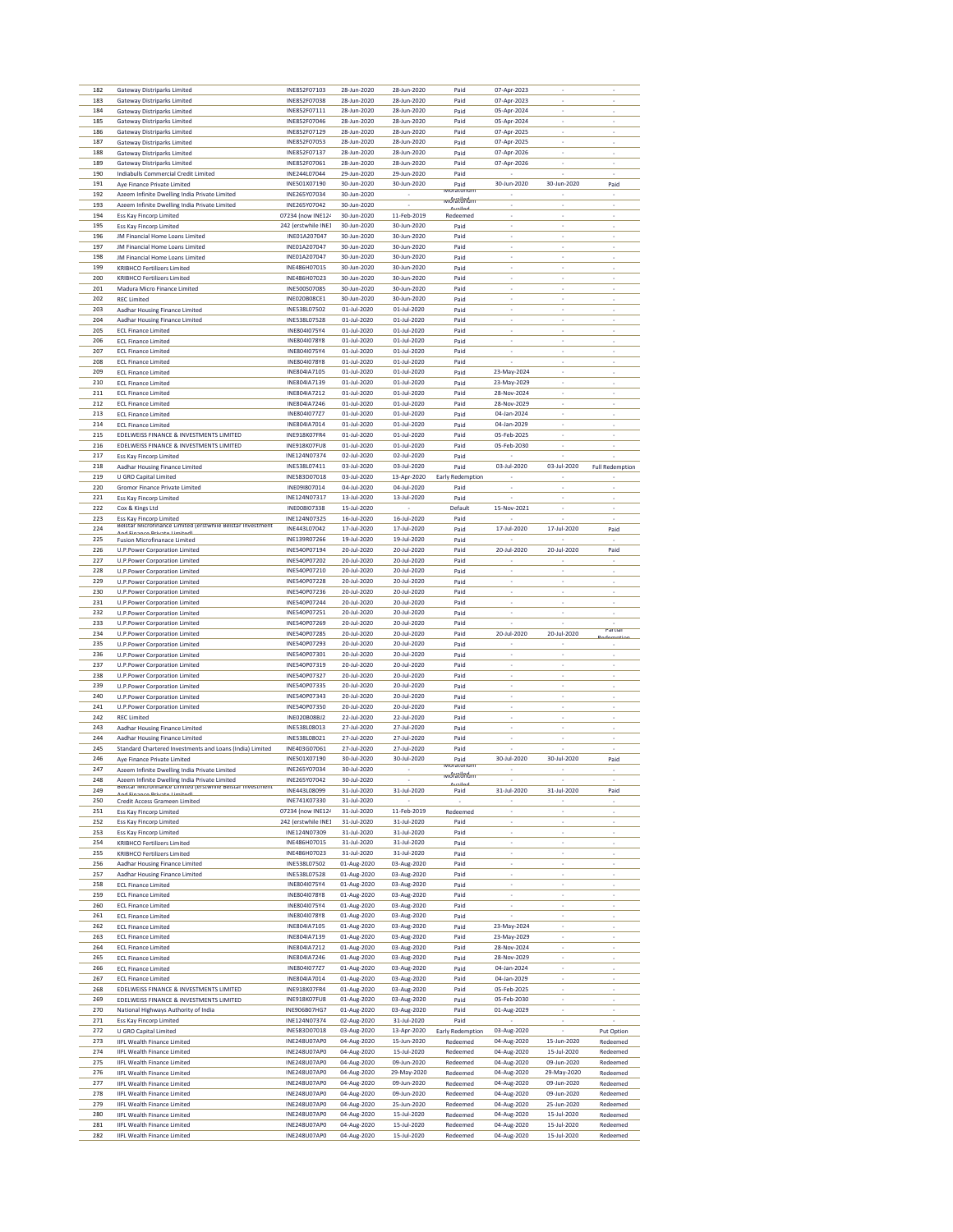|            | <b>IIFL Wealth Finance Limited</b>                                       | INE248U07AP0                 | 04-Aug-2020                | 13-Jul-2020                | Redeemed             | 04-Aug-2020                | 13-Jul-2020                | Redeemed               |
|------------|--------------------------------------------------------------------------|------------------------------|----------------------------|----------------------------|----------------------|----------------------------|----------------------------|------------------------|
| 284        | <b>IIFL Wealth Finance Limited</b>                                       | INE248U07AP0                 | 04-Aug-2020                | 07-Jul-2020                | Redeemed             | 04-Aug-2020                | 07-Jul-2020                | Redeemed               |
| 285        | <b>IIFL Wealth Finance Limited</b>                                       | INE248U07AP0                 | 04-Aug-2020                | 23-Jun-2020                | Redeemed             | 04-Aug-2020                | 23-Jun-2020                | Redeemed               |
| 286        | <b>IIFL Wealth Finance Limited</b>                                       | INE248U07AP0                 | 04-Aug-2020                | 15-Jun-2020                | Redeemed             | 04-Aug-2020                | 15-Jun-2020                | Redeemed               |
| 287        | <b>IIFL Wealth Finance Limited</b>                                       | INE248U07AP0                 | 04-Aug-2020                | 13-Jul-2020                | Redeemed             | 04-Aug-2020                | 13-Jul-2020                | Redeemed               |
| 288        | <b>IIFL Wealth Finance Limited</b>                                       | INE248U07AP0                 | 04-Aug-2020                | 07-Jul-2020                | Redeemed             | 04-Aug-2020                | 07-Jul-2020                | Redeemed               |
| 289        | <b>IIFL Wealth Finance Limited</b>                                       | INE248U07AP0                 | 04-Aug-2020                | 13-Jul-2020                | Redeemed             | 04-Aug-2020                | 13-Jul-2020                | Redeemed<br>Redeemed   |
| 290<br>291 | <b>IIFL Wealth Finance Limited</b><br><b>IIFL Wealth Finance Limited</b> | INE248U07AP0<br>INE248U07AP0 | 04-Aug-2020<br>04-Aug-2020 | 13-Jul-2020<br>15-Jun-2020 | Redeemed<br>Redeemed | 04-Aug-2020<br>04-Aug-2020 | 13-Jul-2020<br>15-Jun-2020 | Redeemed               |
| 292        | <b>IIFL Wealth Finance Limited</b>                                       | INE248U07AP0                 | 04-Aug-2020                | 13-Jul-2020                | Redeemed             | 04-Aug-2020                | 13-Jul-2020                | Redeemed               |
| 293        | <b>IIFL Wealth Finance Limited</b>                                       | INE248U07AP0                 | 04-Aug-2020                | 15-Jul-2020                | Redeemed             | 04-Aug-2020                | 15-Jul-2020                | Redeemed               |
| 294        | <b>IIFL Wealth Finance Limited</b>                                       | INE248U07AP0                 | 04-Aug-2020                | 15-Jun-2020                | Redeemed             | 04-Aug-2020                | 15-Jun-2020                | Redeemed               |
| 295        | <b>IIFL Wealth Finance Limited</b>                                       | INE248U07AP0                 | 04-Aug-2020                | 09-Jun-2020                | Redeemed             | 04-Aug-2020                | 09-Jun-2020                | Redeemed               |
| 296        | <b>IIFL Wealth Finance Limited</b>                                       | INE248U07AP0                 | 04-Aug-2020                | 15-Jun-2020                | Redeemed             | 04-Aug-2020                | 15-Jun-2020                | Redeemed               |
| 297        | <b>IIFL Wealth Finance Limited</b>                                       | INE248U07AP0                 | 04-Aug-2020                | 09-Jun-2020                | Redeemed             | 04-Aug-2020                | 09-Jun-2020                | Redeemed               |
| 298        | <b>IIFL Wealth Finance Limited</b>                                       | INE248U07AP0                 | 04-Aug-2020                | 15-Jul-2020                | Redeemed             | 04-Aug-2020                | 15-Jul-2020                | Redeemed               |
| 299        | <b>IIFL Wealth Finance Limited</b>                                       | INE248U07AP0                 | 04-Aug-2020                | 09-Jun-2020                | Redeemed             | 04-Aug-2020                | 09-Jun-2020                | Redeemed               |
| 300        | <b>IIFL Wealth Finance Limited</b>                                       | INE248U07AP0                 | 04-Aug-2020                | 15-Jul-2020                | Redeemed             | 04-Aug-2020                | 15-Jul-2020                | Redeemed               |
| 301        | <b>IIFL Wealth Finance Limited</b>                                       | INE248U07AP0                 | 04-Aug-2020                | 09-Jun-2020                | Redeemed             | 04-Aug-2020                | 09-Jun-2020                | Redeemed               |
| 302        | <b>IIFL Wealth Finance Limited</b>                                       | INE248U07AP0                 | 04-Aug-2020                | 15-Jun-2020                | Redeemed             | 04-Aug-2020                | 15-Jun-2020                | Redeemed               |
| 303        | <b>IIFL Wealth Finance Limited</b>                                       | INE248U07AP0                 | 04-Aug-2020                | 13-Jul-2020                | Redeemed             | 04-Aug-2020                | 13-Jul-2020                | Redeemed               |
| 304<br>305 | <b>IIFL Wealth Finance Limited</b>                                       | INE248U07AP0<br>INE248U07AP0 | 04-Aug-2020                | 15-Jun-2020<br>13-Jul-2020 | Redeemed             | 04-Aug-2020                | 15-Jun-2020<br>13-Jul-2020 | Redeemed               |
| 306        | <b>IIFL Wealth Finance Limited</b>                                       | INE248U07AP0                 | 04-Aug-2020<br>04-Aug-2020 | 15-Jul-2020                | Redeemed             | 04-Aug-2020<br>04-Aug-2020 | 15-Jul-2020                | Redeemed               |
| 307        | <b>IIFL Wealth Finance Limited</b><br><b>IIFL Wealth Finance Limited</b> | INE248U07AP0                 | 04-Aug-2020                | 23-Jun-2020                | Redeemed<br>Redeemed | 04-Aug-2020                | 23-Jun-2020                | Redeemed<br>Redeemed   |
| 308        | <b>IIFL Wealth Finance Limited</b>                                       | INE248U07AP0                 | 04-Aug-2020                | 15-Jul-2020                | Redeemed             | 04-Aug-2020                | 15-Jul-2020                | Redeemed               |
| 309        | <b>IIFL Wealth Finance Limited</b>                                       | INE248U07AP0                 | 04-Aug-2020                | 15-Jul-2020                | Redeemed             | 04-Aug-2020                | 15-Jul-2020                | Redeemed               |
| 310        | <b>IIFL Wealth Finance Limited</b>                                       | INE248U07AP0                 | 04-Aug-2020                | 09-Jun-2020                | Redeemed             | 04-Aug-2020                | 09-Jun-2020                | Redeemed               |
| 311        | <b>IIFL Wealth Finance Limited</b>                                       | INE248U07AP0                 | 04-Aug-2020                | 09-Jun-2020                | Redeemed             | 04-Aug-2020                | 09-Jun-2020                | Redeemed               |
| 312        | <b>IIFL Wealth Finance Limited</b>                                       | INE248U07AP0                 | 04-Aug-2020                | 15-Jul-2020                | Redeemed             | 04-Aug-2020                | 15-Jul-2020                | Redeemed               |
| 313        | <b>IIFL Wealth Finance Limited</b>                                       | INE248U07AP0                 | 04-Aug-2020                | 15-Jul-2020                | Redeemed             | 04-Aug-2020                | 15-Jul-2020                | Redeemed               |
| 314        | <b>IIFL Wealth Finance Limited</b>                                       | INE248U07AP0                 | 04-Aug-2020                | 15-Jul-2020                | Redeemed             | 04-Aug-2020                | 15-Jul-2020                | Redeemed               |
| 315        | <b>IIFL Wealth Finance Limited</b>                                       | INE248U07AP0                 | 04-Aug-2020                | 15-Jul-2020                | Redeemed             | 04-Aug-2020                | 15-Jul-2020                | Redeemed               |
| 316        | <b>IIFL Wealth Finance Limited</b>                                       | INE248U07AP0                 | 04-Aug-2020                | 15-Jun-2020                | Redeemed             | 04-Aug-2020                | 15-Jun-2020                | Redeemed               |
| 317        | <b>IIFL Wealth Finance Limited</b>                                       | INE248U07AP0                 | 04-Aug-2020                | 15-Jul-2020                | Redeemed             | 04-Aug-2020                | 15-Jul-2020                | Redeemed               |
| 318        | <b>IIFL Wealth Finance Limited</b>                                       | INE248U07AP0                 | 04-Aug-2020                | 25-Jun-2020                | Redeemed             | 04-Aug-2020                | 25-Jun-2020                | Redeemed               |
| 319        | <b>IIFL Wealth Finance Limited</b>                                       | INE248U07AP0<br>INE248U07AP0 | 04-Aug-2020                | 09-Jun-2020                | Redeemed             | 04-Aug-2020                | 09-Jun-2020                | Redeemed               |
| 320<br>321 | <b>IIFL Wealth Finance Limited</b><br><b>IIFL Wealth Finance Limited</b> | INE248U07AP0                 | 04-Aug-2020<br>04-Aug-2020 | 17-Jul-2020                | Redeemed             | 04-Aug-2020<br>04-Aug-2020 | 17-Jul-2020                | Redeemed<br>Redeemed   |
| 322        | <b>IIFL Wealth Finance Limited</b>                                       | INE248U07AP0                 | 04-Aug-2020                | 15-Jul-2020                | Redeemed             | 04-Aug-2020                | 15-Jul-2020                | Redeemed               |
| 323        | <b>IIFL Wealth Finance Limited</b>                                       | INE248U07AP0                 | 04-Aug-2020                | 15-Jul-2020                | Redeemed             | 04-Aug-2020                | 15-Jul-2020                | Redeemed               |
| 324        | <b>IIFL Wealth Finance Limited</b>                                       | INE248U07AP0                 | 04-Aug-2020                | 15-Jul-2020                | Redeemed             | 04-Aug-2020                | 15-Jul-2020                | Redeemed               |
| 325        | <b>IIFL Wealth Finance Limited</b>                                       | INE248U07AP0                 | 04-Aug-2020                | 13-Jul-2020                | Redeemed             | 04-Aug-2020                | 13-Jul-2020                | Redeemed               |
| 326        | <b>IIFL Wealth Finance Limited</b>                                       | INE248U07AP0                 | 04-Aug-2020                | 15-Jul-2020                | Redeemed             | 04-Aug-2020                | 15-Jul-2020                | Redeemed               |
| 327        | <b>IIFL Wealth Finance Limited</b>                                       | INE248U07AP0                 | 04-Aug-2020                | 15-Jul-2020                | Redeemed             | 04-Aug-2020                | 15-Jul-2020                | Redeemed               |
| 328        | <b>IIFL Wealth Finance Limited</b>                                       | INE248U07AP0                 | 04-Aug-2020                | 15-Jul-2020                | Redeemed             | 04-Aug-2020                | 15-Jul-2020                | Redeemed               |
| 329        | <b>IIFL Wealth Finance Limited</b>                                       | INE248U07AP0                 | 04-Aug-2020                | 07-Jul-2020                | Redeemed             | 04-Aug-2020                | 07-Jul-2020                | Redeemed               |
| 330        | <b>IIFL Wealth Finance Limited</b>                                       | INE248U07AP0                 | 04-Aug-2020                | 07-Jul-2020                | Redeemed             | 04-Aug-2020                | 07-Jul-2020                | Redeemed               |
| 331        | <b>IIFL Wealth Finance Limited</b>                                       | INE248U07AP0                 | 04-Aug-2020                | 15-Jul-2020                | Redeemed             | 04-Aug-2020                | 15-Jul-2020                | Redeemed               |
| 332        | <b>IIFL Wealth Finance Limited</b>                                       | INE248U07AP0                 | 04-Aug-2020                | 15-Jul-2020                | Redeemed             | 04-Aug-2020                | 15-Jul-2020                | Redeemed               |
| 333        | <b>ECL Finance Limited</b>                                               | INE804I074Y7                 | 06-Aug-2020                | 06-Aug-2020                | Paid                 |                            |                            |                        |
| 334<br>335 | <b>ECL Finance Limited</b>                                               | INE804I077Y0                 | 06-Aug-2020                | 06-Aug-2020                | Paid                 |                            | ×<br>×                     |                        |
| 336        | <b>ECL Finance Limited</b><br><b>ECL Finance Limited</b>                 | INE804I079Y6<br>INE804I070Z2 | 06-Aug-2020<br>06-Aug-2020 | 06-Aug-2020<br>06-Aug-2020 | Paid<br>Paid         | ×                          | $\overline{\phantom{a}}$   |                        |
|            |                                                                          |                              |                            |                            |                      |                            |                            |                        |
|            |                                                                          |                              |                            |                            |                      |                            |                            |                        |
| 337        | <b>ECL Finance Limited</b>                                               | INE804I074Y7                 | 06-Aug-2020                | 06-Aug-2020                | Paid                 | i,                         | i,                         |                        |
| 338<br>339 | <b>ECL Finance Limited</b>                                               | INE804I077Y0                 | 06-Aug-2020                | 06-Aug-2020                | Paid                 |                            | ×                          |                        |
|            | <b>ECL Finance Limited</b><br><b>ECL Finance Limited</b>                 | INE804I079Y6                 | 06-Aug-2020                | 06-Aug-2020                | Paid                 | $\overline{\phantom{a}}$   | $\overline{\phantom{a}}$   | ×                      |
| 340<br>341 | <b>REC Limited</b>                                                       | INE804I070Z2<br>INE020B08BA1 | 06-Aug-2020<br>09-Aug-2020 | 06-Aug-2020                | Paid<br>Paid         |                            | i,                         |                        |
| 342        | Aadhar Housing Finance Limited                                           | INE538L08039                 | 10-Aug-2020                | 10-Aug-2020<br>10-Aug-2020 | Paid                 |                            | ×                          |                        |
| 343        | Power Finance Corporation Limited                                        | <b>INE134E08KE7</b>          | 10-Aug-2020                | 10-Aug-2020                | Paid                 | 08-Aug-2034                |                            |                        |
| 344        | Ess Kay Fincorp Limited                                                  | INE124N07317                 | 13-Aug-2020                | 13-Aug-2020                | Put Option           | 13-Aug-2020                | 13-Aug-2020                | Put Option             |
| 345        | Cox & Kings Ltd                                                          | INE008I07338                 | 15-Aug-2020                |                            | Default              | 15-Nov-2021                |                            |                        |
| 346        | Ess Kay Fincorp Limited                                                  | INE124N07325                 | 16-Aug-2020                | 16-Aug-2020                | Paid                 |                            |                            |                        |
| 347        | <b>Fusion Microfinanace Limited</b>                                      | INE139R07266                 | 19-Aug-2020                | 19-Aug-2020                | Paid                 |                            |                            |                        |
| 348        | <b>REC Limited</b>                                                       | INE020B08BK0                 | 20-Aug-2020                | 20-Aug-2020                | Redeemed             | 20-Aug-2020                | 20-Aug-2020                | <b>Full Redemption</b> |
| 349        | Services (India) Private Limited                                         | <b>INE05TX07017</b>          | 21-Aug-2020                | 14-May-2019                | Paid                 | 21-Aug-2020                | 14-May-2019                | Full Rede              |
| 350        | <b>REC Limited</b>                                                       | INE020B08BW5                 | 22-Aug-2020                | 24-Aug-2020                | Paid<br>continmation |                            |                            |                        |
| 351<br>352 | Ess Kay Fincorp Limited<br><b>REC Limited</b>                            | INE124N07218<br>INE020B08BB9 | 25-Aug-2020                | 27-Aug-2020                | Paid                 | ×,                         | ×                          | ٠                      |
| 353        | Aadhar Housing Finance Limited                                           | INE538L08047                 | 27-Aug-2020<br>30-Aug-2020 | 31-Aug-2020                | Paid                 | l,                         | i,                         | i,                     |
| 354        | Aye Finance Private Limited                                              | INE501X07190                 | 30-Aug-2020                | 30-Aug-2020                | Paid                 | 30-Aug-2020                | 30-Aug-2020                | Paid                   |
| 355        | Azeem Infinite Dwelling India Private Limited                            | INE265Y07034                 | 30-Aug-2020                |                            | <b>IVIORATORIUM</b>  |                            |                            |                        |
| 356        | Azeem Infinite Dwelling India Private Limited                            | INE265Y07042                 | 30-Aug-2020                |                            | moratorium<br>ملئت   | $\overline{\phantom{a}}$   | $\overline{\phantom{a}}$   | ٠                      |
| 357        | JM Financial Home Loans Limited                                          | INE01A207013                 | 30-Aug-2020                | 28-Aug-2020                | Paid                 | $\overline{\phantom{a}}$   | $\cdot$                    | ÷,                     |
| 358        | <b>Ess Kay Fincorp Limited</b>                                           | 07234 (now INE124            | 31-Aug-2020                | 11-Feb-2019                | Redeemed             | ÷                          | ÷                          |                        |
| 359        | <b>Ess Kay Fincorp Limited</b>                                           | 242 (erstwhile INE1          | 31-Aug-2020                | 31-Aug-2020                | Paid                 |                            | ÷,                         |                        |
| 360        | <b>KRIBHCO Fertilizers Limited</b>                                       | INF486H07015                 | 31-Aug-2020                | 31-Aug-2020                | Paid                 |                            |                            |                        |
| 361        | <b>KRIBHCO Fertilizers Limited</b>                                       | INE486H07023                 | 31-Aug-2020                | 31-Aug-2020                | Paid                 | $\overline{\phantom{a}}$   | ÷                          |                        |
| 362        | Aadhar Housing Finance Limited                                           | INE538L07502                 | 01-Sep-2020                | 01-Sep-2020                | Paid                 |                            | i,                         |                        |
| 363        | Aadhar Housing Finance Limited                                           | INE538L07528                 | 01-Sep-2020                | 01-Sep-2020                | Paid                 |                            | ×<br>٠                     |                        |
| 364<br>365 | <b>ECL Finance Limited</b><br><b>ECL Finance Limited</b>                 | INE804I075Y4<br>INE804I078Y8 | 01-Sep-2020                | 01-Sep-2020                | Paid<br>Paid         | $\overline{\phantom{a}}$   | $\overline{\phantom{a}}$   | ×                      |
| 366        | <b>ECL Finance Limited</b>                                               | INE804I075Y4                 | 01-Sep-2020<br>01-Sep-2020 | 01-Sep-2020<br>01-Sep-2020 | Paid                 |                            | i,                         |                        |
| 367        | <b>ECL Finance Limited</b>                                               | INE804I078Y8                 | 01-Sep-2020                | 01-Sep-2020                | Paid                 |                            | ÷,                         |                        |
| 368        | <b>ECL Finance Limited</b>                                               | INE804IA7105                 | 01-Sep-2020                | 01-Sep-2020                | Paid                 | 23-May-2024                |                            |                        |
| 369        | <b>ECL Finance Limited</b>                                               | INE804IA7139                 | 01-Sep-2020                | 01-Sep-2020                | Paid                 | 23-May-2029                | $\overline{\phantom{a}}$   | ×                      |
| 370        | <b>ECL Finance Limited</b>                                               | INE804IA7212                 | 01-Sep-2020                | 01-Sep-2020                | Paid                 | 28-Nov-2024                |                            |                        |
| 371        | <b>ECL Finance Limited</b>                                               | INE804IA7246                 | 01-Sep-2020                | 01-Sep-2020                | Paid                 | 28-Nov-2029                | i,                         |                        |
| 372        | <b>ECL Finance Limited</b>                                               | INE804I077Z7                 | 01-Sep-2020                | 01-Sep-2020                | Paid                 | 04-Jan-2024                |                            |                        |
| 373        | <b>ECL Finance Limited</b>                                               | INE804IA7014                 | 01-Sep-2020                | 01-Sep-2020                | Paid                 | 04-Jan-2029                | $\overline{\phantom{a}}$   |                        |
| 374        | EDELWEISS FINANCE & INVESTMENTS LIMITED                                  | INE918K07FR4                 | 01-Sep-2020                | 01-Sep-2020                | Paid                 | 05-Feb-2025                | $\overline{\phantom{a}}$   | ×,                     |
| 375        | EDELWEISS FINANCE & INVESTMENTS LIMITED                                  | INE918K07FU8                 | 01-Sep-2020                | 01-Sep-2020                | Paid                 | 05-Feb-2030                | ×,                         | i,                     |
| 376        |                                                                          | INE124N07374                 |                            |                            |                      |                            | i,                         |                        |
| 377        | Ess Kay Fincorp Limited<br><b>REC Limited</b>                            | INE020B08CO0                 | 02-Sep-2020<br>02-Sep-2020 | 02-Sep-2020<br>02-Sep-2020 | Paid<br>Paid         |                            | ×                          |                        |
| 378        | U GRO Capital Limited                                                    | INE583D07018                 | 03-Sep-2020                | 13-Apr-2020                | Early Redemption     |                            |                            |                        |
| 379        | Power Finance Corporation Limited                                        | <b>INE134E08KF4</b>          | 06-Sep-2020                | 07-Sep-2020                | Paid                 | 06-Sep-2034                | $\overline{\phantom{a}}$   | ×                      |
| 380        |                                                                          | <b>INE020B08BL8</b>          |                            |                            | Paid                 |                            | ٠                          | i,                     |
| 381        | <b>REC Limited</b><br>Ess Kay Fincorp Limited                            | INE124N07317                 | 08-Sep-2020<br>13-Sep-2020 | 08-Sep-2020<br>13-Aug-2020 | Put Option           |                            |                            |                        |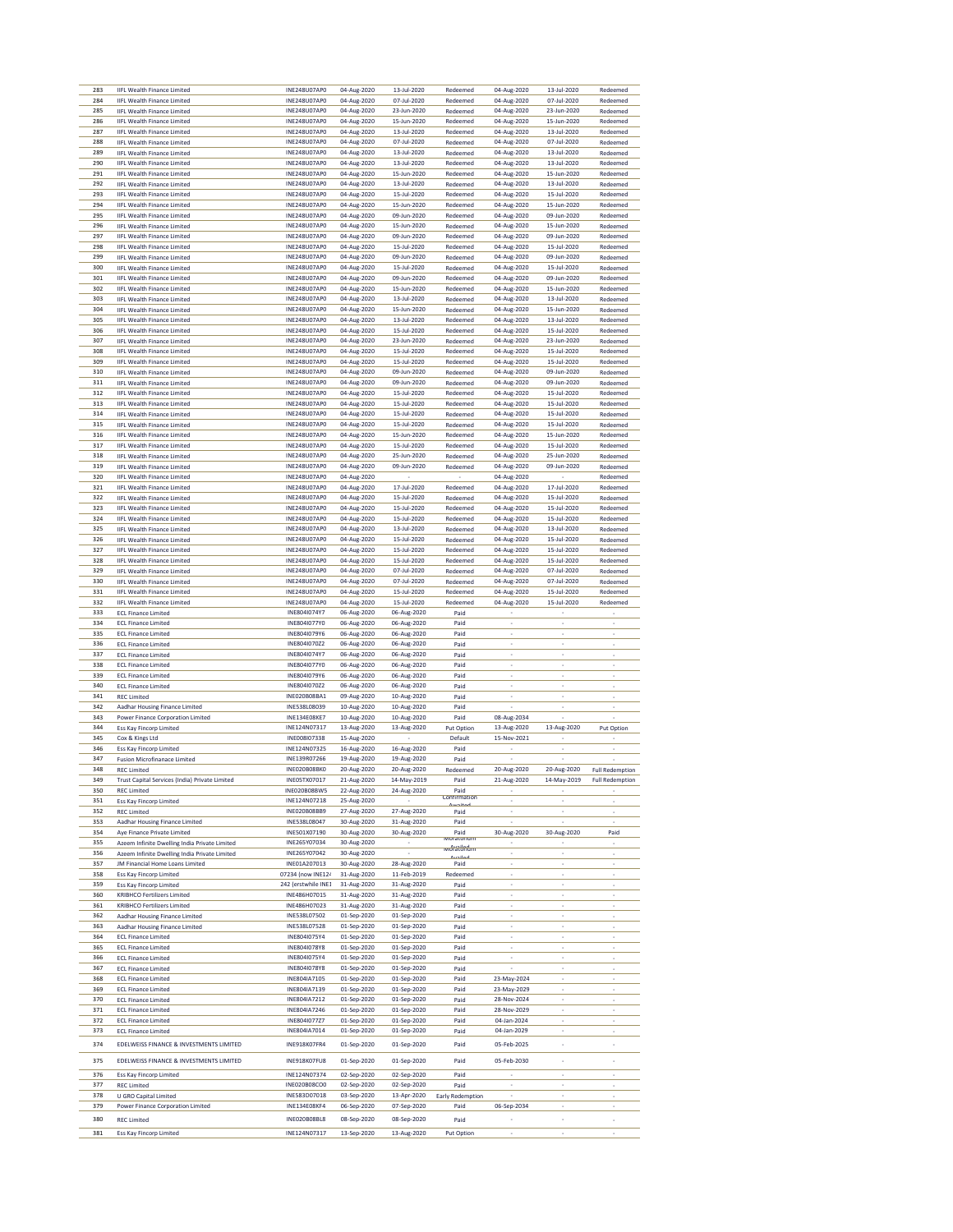| 382 | National Highways Authority of India          | INE906B07HH5        | 13-Sep-2020 | 13-Sep-2020 | Paid                   | 13-Sep-2029              |                          |                          |
|-----|-----------------------------------------------|---------------------|-------------|-------------|------------------------|--------------------------|--------------------------|--------------------------|
| 383 | Ess Kay Fincorp Limited                       | INE124N07291        | 14-Sep-2020 | 12-Jun-2020 | Put Option             |                          |                          |                          |
| 384 | Ess Kay Fincorp Limited                       | INE124N07283        | 14-Sep-2020 | 12-Jun-2020 | Put Option             |                          |                          |                          |
| 385 | <b>Ess Kay Fincorp Limited</b>                | INE124N07267        | 14-Sep-2020 | 12-Jun-2020 | Put Option             |                          |                          |                          |
|     |                                               |                     |             |             |                        |                          |                          |                          |
| 386 | <b>Ess Kay Fincorp Limited</b>                | INE124N07275        | 14-Sep-2020 | 12-Jun-2020 | Put Option             |                          |                          |                          |
| 387 | Power Finance Corporation Limited             | INE134E08JV3        | 14-Sep-2020 | 14-Sep-2020 | Redeemed               | 14-Sep-2020              | 14-Sep-2020              | <b>Full Redemption</b>   |
|     |                                               |                     |             |             |                        |                          |                          |                          |
| 388 | Cox & Kings Ltd                               | INE008I07338        | 15-Sep-2020 |             | Default                | 15-Nov-2021              |                          |                          |
|     |                                               |                     |             |             |                        |                          | 15-Sep-2020              |                          |
| 389 | <b>G R Infraprojects Limited</b>              | INE201P07144        | 15-Sep-2020 | 15-Sep-2020 | Redeemed               | 15-Sep-2020              |                          | <b>Full Redemption</b>   |
|     |                                               |                     |             |             |                        |                          |                          |                          |
| 390 | <b>Ess Kay Fincorp Limited</b>                | INE124N07325        | 16-Sep-2020 | 16-Sep-2020 | Paid                   |                          |                          |                          |
| 391 | <b>REC Limited</b>                            | INE020B08BX3        | 16-Sep-2020 | 16-Sep-2020 | Paid                   | i,                       | i,                       | i,                       |
|     |                                               |                     |             |             |                        |                          |                          |                          |
| 392 | Aadhar Housing Finance Limited                | INE538L08054        | 19-Sep-2020 | 19-Sep-2020 | Paid                   |                          |                          |                          |
| 393 | <b>Fusion Microfinanace Limited</b>           | INE139R07266        | 19-Sep-2020 | 19-Sep-2020 | Paid                   |                          |                          |                          |
| 394 | Motilal Oswal Home Finance Limited            | INE658R07372        | 22-Sep-2020 | 22-Sep-2020 | Paid                   | ï                        | ٠                        | ٠                        |
|     |                                               |                     |             |             |                        |                          |                          |                          |
| 395 | <b>REC Limited</b>                            | INE020B08BF0        | 22-Sep-2020 | 22-Sep-2020 | Paid                   |                          |                          |                          |
| 396 | <b>Ess Kay Fincorp Limited</b>                | INE124N07218        | 25-Sep-2020 | 25-Sep-2020 | Paid                   | 25-Sep-2020              | 25-Sep-2020              | <b>Full Redemption</b>   |
| 397 | <b>Gateway Distriparks Limited</b>            | INE852F07079        | 25-Sep-2020 | 25-Sep-2020 | Redeemed               | 25-Sep-2020              | 25-Sep-2020              | <b>Full Redemption</b>   |
|     | <b>REC Limited</b>                            |                     |             |             |                        |                          |                          |                          |
| 398 |                                               | INE020B08BO2        | 25-Sep-2020 | 25-Sep-2020 | Paid                   | 25-Mar-2029              |                          |                          |
| 399 | <b>REC Limited</b>                            | INE020B08DD1        | 26-Sep-2020 | 28-Sep-2020 | Paid                   |                          | ×                        | i,                       |
| 400 | <b>REC Limited</b>                            | INE020B08BY1        | 26-Sep-2020 | 28-Sep-2020 | Paid                   | 26-Sep-2029              |                          |                          |
| 401 | <b>REC Limited</b>                            | INE020B08BZ8        | 26-Sep-2020 | 25-Sep-2020 | Redeemed               | 26-Sep-2020              | 25-Sep-2020              | <b>Full Redemption</b>   |
|     |                                               |                     |             |             |                        |                          |                          |                          |
| 402 | <b>REC Limited</b>                            | <b>INE020B08CA9</b> | 26-Sep-2020 | 28-Sep-2020 | Paid                   |                          |                          |                          |
| 403 | <b>REC Limited</b>                            | INE020B08CB7        | 26-Sep-2020 | 28-Sep-2020 | Paid                   | 26-Sep-2022              | ×                        | i,                       |
| 404 | <b>REC Limited</b>                            | <b>INE020B08CC5</b> | 26-Sep-2020 | 28-Sep-2020 | Paid                   | 26-Sep-2023              |                          |                          |
|     |                                               |                     |             |             |                        |                          |                          |                          |
| 405 | <b>REC Limited</b>                            | INE020B08CR3        | 26-Sep-2020 | 28-Sep-2020 | Paid                   |                          |                          |                          |
| 406 | <b>REC Limited</b>                            | <b>INE020B08BC7</b> | 28-Sep-2020 | 28-Sep-2020 | Paid                   |                          |                          |                          |
| 407 | Aadhar Housing Finance Limited                | INE538L07494        | 29-Sep-2020 | 29-Sep-2020 | Paid                   | ×                        | ×                        | ×                        |
|     |                                               |                     |             |             |                        |                          |                          |                          |
| 408 | Aadhar Housing Finance Limited                | INE538L07510        | 29-Sep-2020 | 29-Sep-2020 | Paid                   |                          |                          |                          |
| 409 | Aadhar Housing Finance Limited                | INE538L07536        | 29-Sep-2020 | 29-Sep-2020 | Paid                   |                          |                          |                          |
| 410 | Akme Fintrade (India) Limited                 | INE916Y07016        | 29-Sep-2020 | 29-Sep-2020 | Paid                   |                          |                          |                          |
|     |                                               |                     |             |             |                        |                          | 29-Mar-2019              |                          |
| 411 | <b>JM Financial Capital Limited</b>           | INE901W07012        | 29-Sep-2020 | 29-Mar-2019 | Redeemed               | 29-Sep-2020              |                          | <b>Full Redemption</b>   |
| 412 | Aye Finance Private Limited                   | INE501X07190        | 30-Sep-2020 | 29-Sep-2020 | Paid                   | 30-Sep-2020              | 29-Sep-2020              | Paid                     |
|     |                                               |                     |             |             |                        |                          |                          |                          |
| 413 | Azeem Infinite Dwelling India Private Limited | INE265Y07034        | 30-Sep-2020 | 20-Jul-2020 | Partly Paid            |                          |                          |                          |
|     |                                               |                     |             |             |                        |                          |                          |                          |
| 414 | Azeem Infinite Dwelling India Private Limited | INE265Y07034        | 30-Sep-2020 | 21-Jul-2020 | Partly Paid            |                          |                          |                          |
|     |                                               |                     |             |             |                        |                          |                          |                          |
| 415 | Azeem Infinite Dwelling India Private Limited | INE265Y07034        | 30-Sep-2020 | 24-Jul-2020 | Partly Paid            |                          |                          |                          |
| 416 | Azeem Infinite Dwelling India Private Limited | INE265Y07034        | 30-Sep-2020 | 30-Jul-2020 | Partly Paid            |                          |                          |                          |
| 417 | Azeem Infinite Dwelling India Private Limited | INE265Y07034        | 30-Sep-2020 | 05-Aug-2020 | Partly Paid            | ×                        | ×                        |                          |
|     |                                               |                     |             |             |                        |                          |                          |                          |
| 418 | Azeem Infinite Dwelling India Private Limited | INE265Y07034        | 30-Sep-2020 | 06-Aug-2020 | Partly Paid            |                          |                          |                          |
| 419 | Azeem Infinite Dwelling India Private Limited | INE265Y07034        | 30-Sep-2020 | 11-Aug-2020 | Partly Paid            | ï                        |                          |                          |
| 420 | Azeem Infinite Dwelling India Private Limited | INE265Y07034        | 30-Sep-2020 | 18-Aug-2020 | Partly Paid            |                          |                          |                          |
|     |                                               |                     |             |             |                        |                          |                          |                          |
| 421 | Azeem Infinite Dwelling India Private Limited | INE265Y07034        | 30-Sep-2020 | 03-Sep-2020 | Partly Paid            | ×                        | i,                       |                          |
| 422 | Azeem Infinite Dwelling India Private Limited | INE265Y07034        | 30-Sep-2020 | 04-Sep-2020 | Partly Paid            | ï                        |                          |                          |
| 423 | Azeem Infinite Dwelling India Private Limited | INE265Y07034        | 30-Sep-2020 | 18-Sep-2020 | Partly Paid            |                          |                          |                          |
|     |                                               |                     |             |             |                        |                          |                          |                          |
| 424 | Azeem Infinite Dwelling India Private Limited | INE265Y07034        | 30-Sep-2020 | 21-Sep-2020 | Partly Paid            |                          |                          |                          |
| 425 | Azeem Infinite Dwelling India Private Limited | INE265Y07042        | 30-Sep-2020 | 20-Jul-2020 | Partly Paid            | $\overline{\phantom{a}}$ | $\overline{\phantom{a}}$ | $\overline{\phantom{a}}$ |
|     |                                               |                     |             |             |                        |                          |                          |                          |
| 426 | Azeem Infinite Dwelling India Private Limited | INE265Y07042        | 30-Sep-2020 | 21-Jul-2020 | Partly Paid            | i,                       | ×,                       | ×,                       |
| 427 | Azeem Infinite Dwelling India Private Limited | INE265Y07042        | 30-Sep-2020 | 24-Jul-2020 | Partly Paid            | ï                        |                          |                          |
|     |                                               |                     |             |             |                        |                          |                          |                          |
| 428 | Azeem Infinite Dwelling India Private Limited | INE265Y07042        | 30-Sep-2020 | 30-Jul-2020 | Partly Paid            | ×                        | ×                        |                          |
| 429 | Azeem Infinite Dwelling India Private Limited | INE265Y07042        | 30-Sep-2020 | 05-Aug-2020 | Partly Paid            |                          |                          |                          |
| 430 | Azeem Infinite Dwelling India Private Limited | INE265Y07042        | 30-Sep-2020 | 06-Aug-2020 | Partly Paid            |                          |                          |                          |
|     |                                               |                     |             |             |                        |                          |                          |                          |
| 431 | Azeem Infinite Dwelling India Private Limited | INE265Y07042        | 30-Sep-2020 | 11-Aug-2020 | Partly Paid            |                          |                          |                          |
| 432 | Azeem Infinite Dwelling India Private Limited | INE265Y07042        | 30-Sep-2020 | 18-Aug-2020 | Partly Paid            | ×                        | ×                        | ×                        |
| 433 | Azeem Infinite Dwelling India Private Limited | INE265Y07042        | 30-Sep-2020 | 03-Sep-2020 | Partly Paid            | ï                        |                          |                          |
|     |                                               |                     |             |             |                        | J.                       |                          |                          |
| 434 | Azeem Infinite Dwelling India Private Limited | INE265Y07042        | 30-Sep-2020 | 04-Sep-2020 | Partly Paid            |                          | ×,                       |                          |
| 435 | Azeem Infinite Dwelling India Private Limited | INE265Y07042        | 30-Sep-2020 | 18-Sep-2020 | Partly Paid            |                          |                          |                          |
| 436 | Azeem Infinite Dwelling India Private Limited | INE265Y07042        | 30-Sep-2020 | 21-Sep-2020 | Partly Paid            | ٠                        | ٠                        | ×                        |
|     |                                               |                     |             |             |                        | i,                       | i,                       | i,                       |
| 437 | Ess Kay Fincorp Limited                       | 07234 (now INE124   | 30-Sep-2020 | 11-Feb-2019 | Redeemed               |                          |                          |                          |
| 438 | Ess Kay Fincorp Limited                       | 242 (erstwhile INE1 | 30-Sep-2020 | 30-Sep-2020 | Paid                   |                          |                          |                          |
| 439 | Gateway Distriparks Limited                   | INE852F07079        | 30-Sep-2020 | 25-Sep-2020 | Redeemed               |                          |                          |                          |
|     |                                               |                     |             |             |                        |                          |                          |                          |
| 440 | Gateway Distriparks Limited                   | INE852F07087        | 30-Sep-2020 | 30-Sep-2020 | Paid                   | ï                        | ×,                       |                          |
| 441 | Gateway Distriparks Limited                   | INE852F07012        | 30-Sep-2020 | 30-Sep-2020 | Paid                   | L                        |                          |                          |
| 442 | Gateway Distriparks Limited                   | INE852F07095        | 30-Sep-2020 | 30-Sep-2020 | Paid                   | 07-Apr-2022              |                          |                          |
|     |                                               |                     |             |             |                        |                          |                          |                          |
| 443 | <b>Gateway Distriparks Limited</b>            | INE852F07020        | 30-Sep-2020 | 30-Sep-2020 | Paid                   | 07-Apr-2022              |                          |                          |
| 444 | <b>Gateway Distriparks Limited</b>            | INE852F07103        | 30-Sep-2020 | 30-Sep-2020 | Paid                   | 07-Apr-2023              |                          |                          |
| 445 | <b>Gateway Distriparks Limited</b>            | INE852F07038        | 30-Sep-2020 | 30-Sep-2020 | Paid                   | 07-Apr-2023              |                          |                          |
|     |                                               |                     |             |             |                        |                          |                          |                          |
| 446 | <b>Gateway Distriparks Limited</b>            | INE852F07111        | 30-Sep-2020 | 30-Sep-2020 | Paid                   | 05-Apr-2024              | ÷.                       |                          |
| 447 | <b>Gateway Distriparks Limited</b>            | INE852F07046        | 30-Sep-2020 | 30-Sep-2020 | Paid                   | 05-Apr-2024              |                          |                          |
| 448 | Gateway Distriparks Limited                   | INE852F07129        | 30-Sep-2020 | 30-Sep-2020 | Paid                   | 07-Apr-2025              | ٠                        | $\overline{\phantom{a}}$ |
| 449 | <b>Gateway Distriparks Limited</b>            | INE852F07053        | 30-Sep-2020 | 30-Sep-2020 | Paid                   | 07-Apr-2025              | ÷                        |                          |
|     |                                               |                     |             |             |                        |                          |                          |                          |
| 450 | Gateway Distriparks Limited                   | INE852F07137        | 30-Sep-2020 | 30-Sep-2020 | Paid                   | 07-Apr-2026              |                          |                          |
| 451 | <b>Gateway Distriparks Limited</b>            | INE852F07061        | 30-Sep-2020 | 30-Sep-2020 | Paid                   | 07-Apr-2026              |                          |                          |
| 452 | <b>KRIBHCO Fertilizers Limited</b>            | INE486H07015        | 30-Sep-2020 | 30-Sep-2020 | Paid                   |                          |                          |                          |
| 453 |                                               | INE486H07023        |             | 30-Sep-2020 |                        | ×                        | ×                        |                          |
|     | <b>KRIBHCO Fertilizers Limited</b>            |                     | 30-Sep-2020 |             | Paid                   |                          |                          |                          |
| 454 | Madura Micro Finance Limited                  | INE500S07085        | 30-Sep-2020 | 30-Sep-2020 | Paid                   |                          |                          |                          |
| 455 | <b>REC Limited</b>                            | INE020B08CS1        | 30-Sep-2020 | 30-Sep-2020 | Paid                   |                          |                          |                          |
| 456 | Reddy Veeranna Investments Private Limited    | INFOAXFO7037        | 30-Sep-2020 | 10-May-2021 | <b>Delayed Payment</b> | 30-Sep-2020              | 10-May-2021              | <b>Delayed Payment</b>   |
|     |                                               |                     |             |             |                        |                          |                          |                          |
| 457 | Reddy Veeranna Investments Private Limited    | INEOAXE07052        | 30-Sep-2020 | 10-May-2021 | <b>Delayed Payment</b> | 30-Sep-2020              | 10-May-2021              | <b>Delayed Payment</b>   |
| 458 | Aadhar Housing Finance Limited                | INE538L07502        | 01-Oct-2020 | 01-Oct-2020 | Paid                   |                          |                          |                          |
| 459 | Aadhar Housing Finance Limited                | INE538L07528        | 01-Oct-2020 | 01-Oct-2020 | Paid                   |                          |                          |                          |
| 460 |                                               | INE804I075Y4        | 01-Oct-2020 | 01-Oct-2020 | Paid                   |                          |                          |                          |
|     | <b>ECL Finance Limited</b>                    |                     |             |             |                        |                          |                          | ٠                        |
| 461 | <b>ECL Finance Limited</b>                    | INE804I078Y8        | 01-Oct-2020 | 01-Oct-2020 | Paid                   | ٠                        | $\overline{\phantom{a}}$ | ÷                        |
| 462 | <b>ECL Finance Limited</b>                    | INE804I075Y4        | 01-Oct-2020 | 01-Oct-2020 | Paid                   |                          |                          |                          |
| 463 |                                               | INE804I078Y8        |             |             |                        |                          |                          |                          |
|     | <b>ECL Finance Limited</b>                    |                     | 01-Oct-2020 | 01-Oct-2020 | Paid                   |                          |                          |                          |
| 464 | <b>ECL Finance Limited</b>                    | INE804IA7105        | 01-Oct-2020 | 01-Oct-2020 | Paid                   | 23-May-2024              |                          |                          |
| 465 | <b>ECL Finance Limited</b>                    | INE804IA7139        | 01-Oct-2020 | 01-Oct-2020 | Paid                   | 23-May-2029              | ٠                        |                          |
| 466 |                                               | INE804IA7212        | 01-Oct-2020 | 01-Oct-2020 |                        | 28-Nov-2024              | ÷,                       |                          |
|     | <b>ECL Finance Limited</b>                    |                     |             |             | Paid                   |                          |                          |                          |
| 467 | <b>ECL Finance Limited</b>                    | INE804IA7246        | 01-Oct-2020 | 01-Oct-2020 | Paid                   | 28-Nov-2029              |                          |                          |
| 468 | <b>ECL Finance Limited</b>                    | INE804I077Z7        | 01-Oct-2020 | 01-Oct-2020 | Paid                   | 04-Jan-2024              |                          |                          |
|     |                                               |                     |             |             |                        |                          |                          |                          |
| 469 | <b>ECL Finance Limited</b>                    | INE804IA7014        | 01-Oct-2020 | 01-Oct-2020 | Paid                   | 04-Jan-2029              |                          | $\overline{\phantom{a}}$ |
| 470 | EDELWEISS FINANCE & INVESTMENTS LIMITED       | INE918K07FR4        | 01-Oct-2020 | 01-Oct-2020 | Paid                   | 05-Feb-2025              | i,                       | i,                       |
| 471 | EDELWEISS FINANCE & INVESTMENTS LIMITED       | INE918K07FU8        | 01-Oct-2020 | 01-Oct-2020 | Paid                   | 05-Feb-2030              |                          |                          |
| 472 | <b>Ess Kay Fincorp Limited</b>                | INE124N07374        | 02-Oct-2020 | 01-Oct-2020 | Paid                   |                          |                          |                          |
|     |                                               |                     |             |             |                        |                          |                          |                          |
| 473 | U GRO Capital Limited                         | INE583D07018        | 03-Oct-2020 | 13-Apr-2020 | Early Redemption       | ٠                        |                          | ٠                        |
| 474 |                                               |                     |             | 05-Oct-2020 | Paid                   | $\overline{\phantom{a}}$ | $\overline{\phantom{a}}$ | i,                       |
| 475 | Gromor Finance Private Limited                | INE091807014        | 04-Oct-2020 |             |                        |                          |                          |                          |
|     |                                               |                     |             |             |                        | L                        | i,                       |                          |
|     | Aadhar Housing Finance Limited                | INE538L08062        | 10-Oct-2020 | 10-Oct-2020 | Paid                   |                          |                          |                          |
| 476 | Aadhar Housing Finance Limited                | INE538L08070        | 10-Oct-2020 | 10-Oct-2020 | Paid                   |                          |                          |                          |
| 477 | Aadhar Housing Finance Limited                | INE538L08088        | 10-Oct-2020 | 10-Oct-2020 | Paid                   |                          |                          |                          |
| 478 | Power Finance Corporation Limited             | INE134E08JQ3        | 10-Oct-2020 | 10-Oct-2020 | Paid                   | 10-Oct-2028              | ×                        |                          |
| 479 | <b>Ess Kay Fincorp Limited</b>                | INE124N07317        | 13-Oct-2020 | 13-Aug-2020 | Put Option             |                          |                          |                          |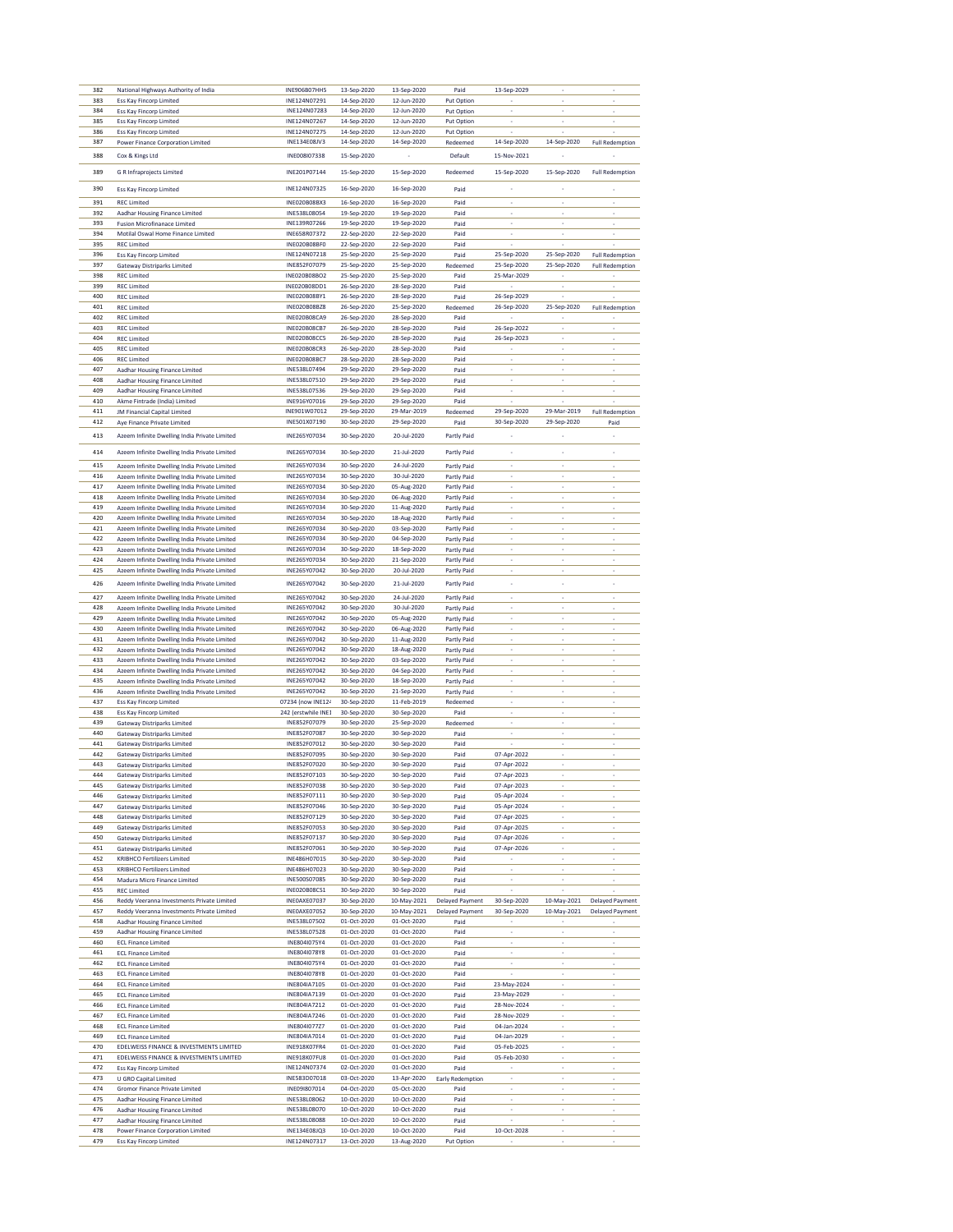| 480        | Cox & Kings Ltd                                                                                | INE008I07338                 | 15-Oct-2020                |                            | commmation                        | 15-Nov-2021                |                            |                          |
|------------|------------------------------------------------------------------------------------------------|------------------------------|----------------------------|----------------------------|-----------------------------------|----------------------------|----------------------------|--------------------------|
| 481        | Power Finance Corporation Limited                                                              | INE134E08KG2                 | 15-Oct-2020                | 15-Oct-2020                | Paid                              | 15-Oct-2022                |                            |                          |
| 482        | <b>Ess Kay Fincorp Limited</b>                                                                 | INE124N07325                 | 16-Oct-2020                | 16-Oct-2020                | Paid                              |                            |                            |                          |
| 483<br>484 | <b>IIFL Wealth Finance Limited</b><br><b>IIFL Wealth Finance Limited</b>                       | INE248U07BL7<br>INE248U07BL7 | 16-Oct-2020<br>16-Oct-2020 | 30-Sep-2020<br>24-Sep-2020 | Redeemed<br>Redeemed              | 16-Oct-2020<br>16-Oct-2020 | 30-Sep-2020<br>24-Sep-2020 | Redeemed<br>Redeemed     |
| 485        | <b>IIFL Wealth Finance Limited</b>                                                             | INE248U07BL7                 | 16-Oct-2020                | 24-Sep-2020                | Redeemed                          | 16-Oct-2020                | 24-Sep-2020                | Redeemed                 |
| 486        | <b>IIFL Wealth Finance Limited</b>                                                             | INE248U07BL7                 | 16-Oct-2020                | 24-Sep-2020                | Redeemed                          | 16-Oct-2020                | 24-Sep-2020                | Redeemed                 |
| 487        | <b>IIFL Wealth Finance Limited</b>                                                             | INE248U07BL7                 | 16-Oct-2020                | 24-Aug-2020                | Redeemed                          | 16-Oct-2020                | 24-Aug-2020                | Redeemed                 |
| 488        | <b>IIFL Wealth Finance Limited</b>                                                             | INE248U07BL7                 | 16-Oct-2020                | 24-Aug-2020                | Redeemed                          | 16-Oct-2020                | 24-Aug-2020                | Redeemed                 |
| 489        | <b>IIFL Wealth Finance Limited</b>                                                             | INE248U07BL7                 | 16-Oct-2020                | 24-Aug-2020                | Redeemed                          | 16-Oct-2020                | 24-Aug-2020                | Redeemed                 |
| 490        | <b>IIFL Wealth Finance Limited</b>                                                             | INE248U07BL7                 | 16-Oct-2020                | 24-Sep-2020                | Redeemed                          | 16-Oct-2020                | 24-Sep-2020                | Redeemed                 |
| 491<br>492 | <b>IIFL Wealth Finance Limited</b><br><b>IIFL Wealth Finance Limited</b>                       | INE248U07BL7<br>INE248U07BL7 | 16-Oct-2020<br>16-Oct-2020 | 30-Sep-2020<br>30-Sep-2020 | Redeemed<br>Redeemed              | 16-Oct-2020<br>16-Oct-2020 | 30-Sep-2020<br>30-Sep-2020 | Redeemed<br>Redeemed     |
| 493        | <b>IIFL Wealth Finance Limited</b>                                                             | INE248U07BL7                 | 16-Oct-2020                | 24-Sep-2020                | Redeemed                          | 16-Oct-2020                | 24-Sep-2020                | Redeemed                 |
| 494        | <b>IIFL Wealth Finance Limited</b>                                                             | INE248U07BL7                 | 16-Oct-2020                | 07-Sep-2020                | Redeemed                          | 16-Oct-2020                | 07-Sep-2020                | Redeemed                 |
| 495        | <b>IIFL Wealth Finance Limited</b>                                                             | INE248U07BL7                 | 16-Oct-2020                | 24-Aug-2020                | Redeemed                          | 16-Oct-2020                | 24-Aug-2020                | Redeemed                 |
| 496        | <b>IIFL Wealth Finance Limited</b>                                                             | INE248U07BL7                 | 16-Oct-2020                | 04-May-2020                | Redeemed                          | 16-Oct-2020                | 04-May-2020                | Redeemed                 |
| 497        | <b>IIFL Wealth Finance Limited</b>                                                             | INE248U07BL7                 | 16-Oct-2020                | 27-Dec-2019                | Redeemed                          | 16-Oct-2020                | 27-Dec-2019                | Redeemed                 |
| 498        | <b>IIFL Wealth Finance Limited</b>                                                             | INE248U07BL7                 | 16-Oct-2020                | 04-Aug-2020                | Redeemed                          | 16-Oct-2020                | 04-Aug-2020                | Redeemed                 |
| 499<br>500 | <b>IIFL Wealth Finance Limited</b>                                                             | INE248U07BL7<br>INE248U07BL7 | 16-Oct-2020                | 30-Sep-2020                | Redeemed<br>Redeemed              | 16-Oct-2020                | 30-Sep-2020<br>30-Sep-2020 | Redeemed<br>Redeemed     |
| 501        | <b>IIFL Wealth Finance Limited</b><br><b>IIFL Wealth Finance Limited</b>                       | INE248U07BL7                 | 16-Oct-2020<br>16-Oct-2020 | 30-Sep-2020<br>30-Sep-2020 | Redeemed                          | 16-Oct-2020<br>16-Oct-2020 | 30-Sep-2020                | Redeemed                 |
| 502        | <b>IIFL Wealth Finance Limited</b>                                                             | INE248U07BL7                 | 16-Oct-2020                |                            |                                   | 16-Oct-2020                |                            | Redeemed                 |
| 503        | <b>IIFL Wealth Finance Limited</b>                                                             | INE248U07BL7                 | 16-Oct-2020                | 30-Sep-2020                | Redeemed                          | 16-Oct-2020                | 30-Sep-2020                | Redeemed                 |
| 504        | <b>IIFL Wealth Finance Limited</b>                                                             | INE248U07BL7                 | 16-Oct-2020                | 24-Sep-2020                | Redeemed                          | 16-Oct-2020                | 24-Sep-2020                | Redeemed                 |
| 505        | <b>IIFL Wealth Finance Limited</b>                                                             | INE248U07BL7                 | 16-Oct-2020                | 24-Sep-2020                | Redeemed                          | 16-Oct-2020                | 24-Sep-2020                | Redeemed                 |
| 506        | <b>IIFL Wealth Finance Limited</b>                                                             | INE248U07BL7                 | 16-Oct-2020                | 24-Sep-2020                | Redeemed                          | 16-Oct-2020                | 24-Sep-2020                | Redeemed                 |
| 507<br>508 | JM Financial Home Loans Limited                                                                | INE01A207021<br>INE658R07315 | 16-Oct-2020<br>16-Oct-2020 | 16-Oct-2020<br>16-Oct-2020 | Paid                              | 16-Oct-2020                | 16-Oct-2020                |                          |
| 509        | Motilal Oswal Home Finance Limited<br>Motilal Oswal Home Finance Limited                       | INE658R07315                 | 16-Oct-2020                | 16-Oct-2020                | Paid<br>Paid                      | 16-Oct-2020                | 16-Oct-2020                | Redeemed<br>Redeemed     |
| 510        | Motilal Oswal Home Finance Limited                                                             | INE658R07315                 | 16-Oct-2020                | 16-Oct-2020                | Paid                              | 16-Oct-2020                | 16-Oct-2020                | Redeemed                 |
| 511        | Aadhar Housing Finance Limited                                                                 | INE538L08096                 | 17-Oct-2020                | 17-Oct-2020                | Paid                              |                            |                            |                          |
| 512        | Aadhar Housing Finance Limited                                                                 | INE538L07353                 | 18-Oct-2020                | 19-Oct-2020                | Paid                              |                            |                            |                          |
| 513        | <b>Fusion Microfinanace Limited</b>                                                            | INE139R07266                 | 19-Oct-2020                | 19-Oct-2020                | Paid                              |                            |                            |                          |
| 514        | U.P.Power Corporation Limited                                                                  | INE540P07194                 | 20-Oct-2020                | 20-Jan-2020                | Paid                              | 20-Oct-2020                | 20-Oct-2020                | <b>Full Redemption</b>   |
| 515<br>516 | U.P.Power Corporation Limited                                                                  | INE540P07202<br>INE540P07210 | 20-Oct-2020<br>20-Oct-2020 | 20-Oct-2020<br>20-Jan-2020 | Paid                              |                            |                            |                          |
| 517        | U.P.Power Corporation Limited<br>U.P.Power Corporation Limited                                 | INE540P07228                 | 20-Oct-2020                | 20-Jan-2020                | Paid<br>Paid                      | ï                          | ×,                         |                          |
| 518        | U.P.Power Corporation Limited                                                                  | INE540P07236                 | 20-Oct-2020                | 20-Jan-2020                | Paid                              | i,                         | ÷                          |                          |
| 519        | U.P.Power Corporation Limited                                                                  | INE540P07244                 | 20-Oct-2020                | 20-Jan-2020                | Paid                              |                            |                            |                          |
| 520        | U.P.Power Corporation Limited                                                                  | INE540P07251                 | 20-Oct-2020                | 20-Jan-2020                | Paid                              |                            |                            |                          |
| 521        | U.P.Power Corporation Limited                                                                  | INE540P07269                 | 20-Oct-2020                | 20-Jan-2020                | Paid                              |                            |                            | Partial                  |
| 522        | U.P.Power Corporation Limited                                                                  | INE540P07285                 | 20-Oct-2020                | 20-Jan-2020                | Paid                              | 20-Oct-2020                | 20-Oct-2020                |                          |
| 523        | U.P.Power Corporation Limited                                                                  | INE540P07293                 | 20-Oct-2020                | 20-Jan-2020                | Paid                              |                            |                            |                          |
| 524<br>525 | U.P.Power Corporation Limited<br>U.P.Power Corporation Limited                                 | INE540P07301<br>INE540P07319 | 20-Oct-2020<br>20-Oct-2020 | 20-Jan-2020<br>20-Jan-2020 | Paid<br>Paid                      | ï                          | ٠                          | ٠                        |
| 526        | U.P.Power Corporation Limited                                                                  | INE540P07327                 | 20-Oct-2020                | 20-Jan-2020                | Paid                              | i,                         | ÷,                         | ÷                        |
| 527        | U.P.Power Corporation Limited                                                                  | INE540P07335                 | 20-Oct-2020                | 20-Jan-2020                | Paid                              |                            | l,                         |                          |
| 528        | U.P.Power Corporation Limited                                                                  | INE540P07343                 | 20-Oct-2020                | 20-Jan-2020                | Paid                              |                            |                            |                          |
| 529        | U.P.Power Corporation Limited                                                                  | INE540P07350                 | 20-Oct-2020                | 20-Jan-2020                | Paid                              |                            |                            |                          |
| 530        | Aye Finance Private Limited                                                                    | INE501X07190                 | 30-Oct-2020                | 29-Oct-2020                | Paid                              | 30-Oct-2020                | 30-Oct-2020                | Paid                     |
| 531        | Azeem Infinite Dwelling India Private Limited                                                  | INE265Y07034                 | 30-Oct-2020                | 21-Sep-2020                | Partly Paid                       |                            | ×                          |                          |
| 532<br>533 | Azeem Infinite Dwelling India Private Limited<br>Azeem Infinite Dwelling India Private Limited | INE265Y07034<br>INE265Y07034 | 30-Oct-2020<br>30-Oct-2020 | 28-Sep-2020<br>30-Sep-2020 | Partly Paid<br>Partly Paid        |                            |                            |                          |
| 534        | Azeem Infinite Dwelling India Private Limited                                                  | INE265Y07034                 | 30-Oct-2020                | 08-Oct-2020                | Partly Paid                       | ×                          | ÷                          |                          |
| 535        | Azeem Infinite Dwelling India Private Limited                                                  | INE265Y07034                 | 30-Oct-2020                | 13-Oct-2020                | Partly Paid                       |                            |                            |                          |
| 536        | Azeem Infinite Dwelling India Private Limited                                                  | INE265Y07034                 | 30-Oct-2020                | 14-Oct-2020                | Partly Paid                       |                            |                            |                          |
| 537        | Azeem Infinite Dwelling India Private Limited                                                  | INE265Y07034                 | 30-Oct-2020                | 15-Oct-2020                | Partly Paid                       |                            |                            |                          |
| 538        | Azeem Infinite Dwelling India Private Limited                                                  | INE265Y07034                 | 30-Oct-2020                | 16-Oct-2020                | Partly Paid                       | ×                          | $\overline{\phantom{a}}$   | $\overline{\phantom{a}}$ |
| 539<br>540 | Azeem Infinite Dwelling India Private Limited                                                  | INE265Y07034<br>INE265Y07042 | 30-Oct-2020<br>30-Oct-2020 | 20-Oct-2020<br>21-Sep-2020 | Partly Paid                       | i.                         | ×,                         |                          |
| 541        | Azeem Infinite Dwelling India Private Limited<br>Azeem Infinite Dwelling India Private Limited | INE265Y07042                 | 30-Oct-2020                | 28-Sep-2020                | Partly Paid<br>Partly Paid        |                            |                            |                          |
| 542        | Azeem Infinite Dwelling India Private Limited                                                  | INE265Y07042                 | 30-Oct-2020                | 30-Sep-2020                | Partly Paid                       | ×,                         | ٠                          |                          |
| 543        | Azeem Infinite Dwelling India Private Limited                                                  | INE265Y07042                 | 30-Oct-2020                | 08-Oct-2020                | Partly Paid                       | i,                         | ÷,                         |                          |
| 544        | Azeem Infinite Dwelling India Private Limited                                                  | INE265Y07042                 | 30-Oct-2020                | 13-Oct-2020                | Partly Paid                       |                            |                            |                          |
| 545        | Azeem Infinite Dwelling India Private Limited                                                  | INE265Y07042                 | 30-Oct-2020                | 14-Oct-2020                | Partly Paid                       |                            |                            |                          |
| 546<br>547 | Azeem Infinite Dwelling India Private Limited                                                  | INE265Y07042                 | 30-Oct-2020                | 15-Oct-2020                | Partly Paid                       |                            |                            |                          |
| 548        | Azeem Infinite Dwelling India Private Limited<br>Azeem Infinite Dwelling India Private Limited | INE265Y07042<br>INE265Y07042 | 30-Oct-2020<br>30-Oct-2020 | 16-Oct-2020<br>20-Oct-2020 | <b>Partly Paid</b><br>Partly Paid |                            |                            |                          |
| 549        | Beistar Microfinance Limited (erstwhile Beistar Investment                                     | INE443L08099                 | 30-Oct-2020                | 30-Oct-2020                | Paid                              | 30-Oct-2020                | 30-Oct-2020                | Paid                     |
| 550        | Ess Kay Fincorp Limited                                                                        | INE124N07309                 | 31-Oct-2020                | 27-Oct-2020                | Paid                              |                            |                            | ×,                       |
| 551        | <b>KRIBHCO Fertilizers Limited</b>                                                             | INE486H07015                 | 31-Oct-2020                | 29-Oct-2020                | Paid                              | i,                         | ÷,                         | ÷                        |
| 552        | <b>KRIBHCO Fertilizers Limited</b>                                                             | INE486H07023                 | 31-Oct-2020                | 29-Oct-2020                | Paid                              |                            | i,                         |                          |
| 553<br>554 | Aadhar Housing Finance Limited                                                                 | INE538L07502<br>INE538L07528 | 01-Nov-2020<br>01-Nov-2020 | 02-Nov-2020<br>02-Nov-2020 | Paid                              |                            |                            |                          |
| 555        | Aadhar Housing Finance Limited<br><b>ECL Finance Limited</b>                                   | INE804I075Y4                 | 01-Nov-2020                | 02-Nov-2020                | Paid<br>Paid                      | $\overline{\phantom{a}}$   | $\overline{\phantom{a}}$   | ٠<br>i,                  |
| 556        | <b>ECL Finance Limited</b>                                                                     | INE804I078Y8                 | 01-Nov-2020                | 02-Nov-2020                | Paid                              |                            |                            |                          |
| 557        | <b>ECL Finance Limited</b>                                                                     | INE804I075Y4                 | 01-Nov-2020                | 02-Nov-2020                | Paid                              |                            |                            |                          |
| 558        | <b>ECL Finance Limited</b>                                                                     | INE804I078Y8                 | 01-Nov-2020                | 02-Nov-2020                | Paid                              |                            |                            |                          |
| 559        | <b>ECL Finance Limited</b>                                                                     | INE804IA7105                 | 01-Nov-2020                | 02-Nov-2020                | Paid                              | 23-May-2024                | ÷                          |                          |
| 560        | <b>ECL Finance Limited</b>                                                                     | INE804IA7139                 | 01-Nov-2020                | 02-Nov-2020                | Paid                              | 23-May-2029                |                            |                          |
| 561<br>562 | <b>ECL Finance Limited</b><br><b>ECL Finance Limited</b>                                       | INE804IA7212<br>INE804IA7246 | 01-Nov-2020<br>01-Nov-2020 | 02-Nov-2020<br>02-Nov-2020 | Paid<br>Paid                      | 28-Nov-2024<br>28-Nov-2029 |                            |                          |
| 563        | <b>ECL Finance Limited</b>                                                                     | INE804I077Z7                 | 01-Nov-2020                | 02-Nov-2020                | Paid                              | 04-Jan-2024                | $\overline{\phantom{a}}$   | $\overline{\phantom{a}}$ |
| 564        | <b>ECL Finance Limited</b>                                                                     | INE804IA7014                 | 01-Nov-2020                | 02-Nov-2020                | Paid                              | 04-Jan-2029                |                            |                          |
| 565        | EDELWEISS FINANCE & INVESTMENTS LIMITED                                                        | INE918K07FR4                 | 01-Nov-2020                | 02-Nov-2020                | Paid                              | 05-Feb-2025                |                            |                          |
| 566        | EDELWEISS FINANCE & INVESTMENTS LIMITED                                                        | INE918K07FU8                 | 01-Nov-2020                | 02-Nov-2020                | Paid                              | 05-Feb-2030                |                            |                          |
| 567        | <b>Ess Kay Fincorp Limited</b>                                                                 | 07234 (now INE124            | 02-Nov-2020                | 11-Feb-2019                | Redeemed                          | ٠                          | ٠                          | ×                        |
| 568        | Ess Kay Fincorp Limited                                                                        | 242 (erstwhile INE1          | 02-Nov-2020                | 02-Nov-2020                | Paid                              |                            |                            |                          |
| 569        |                                                                                                |                              | 02-Nov-2020                | 02-Nov-2020                | Paid<br>Early Redemption          | 03-Nov-2020                | 13-Apr-2020                | <b>Full Redemption</b>   |
|            | Ess Kay Fincorp Limited                                                                        | INE124N07374                 |                            |                            |                                   |                            |                            |                          |
| 570        | U GRO Capital Limited                                                                          | INE583D07018<br>INE244R07801 | 03-Nov-2020                | 13-Apr-2020                |                                   |                            |                            |                          |
| 571<br>572 | Centrum Financial Services Limited<br><b>Indiabulls Commercial Credit Limited</b>              | INE244L08018                 | 06-Nov-2020<br>06-Nov-2020 | 30-Sep-2020<br>06-Nov-2020 | Redeemed<br>Paid                  | 06-Nov-2020                | 30-Sep-2020                | <b>Full Redemption</b>   |
| 573        | Aadhar Housing Finance Limited                                                                 | INE538L07361                 | 11-Nov-2020                | 11-Nov-2020                | Paid                              |                            |                            |                          |
| 574        | <b>Ess Kay Fincorp Limited</b>                                                                 | INE124N07317                 | 13-Nov-2020                | 13-Aug-2020                | Put Option                        |                            |                            |                          |
| 575        | <b>G R Infraprojects Limited</b>                                                               | INE201P07151                 | 13-Nov-2020                | 13-Nov-2020                | Paid                              | i,                         | ×,                         | ×,                       |
| 576        | <b>G R Infraprojects Limited</b>                                                               | INE201P07169                 | 13-Nov-2020                | 13-Nov-2020                | Paid                              | ï                          | i,                         | i,                       |
| 577        | Cox & Kings Ltd                                                                                | INE008I07338                 | 15-Nov-2020                |                            |                                   | 15-Nov-2021                | i,                         |                          |
| 578<br>579 | Aadhar Housing Finance Limited<br>Centrum Financial Services Limited                           | INE538L07379<br>INE244R07983 | 16-Nov-2020<br>16-Nov-2020 | 17-Nov-2020<br>16-Nov-2020 | Paid<br>Redeemed                  | 16-Nov-2020                | 16-Nov-2020                | <b>Full Redemption</b>   |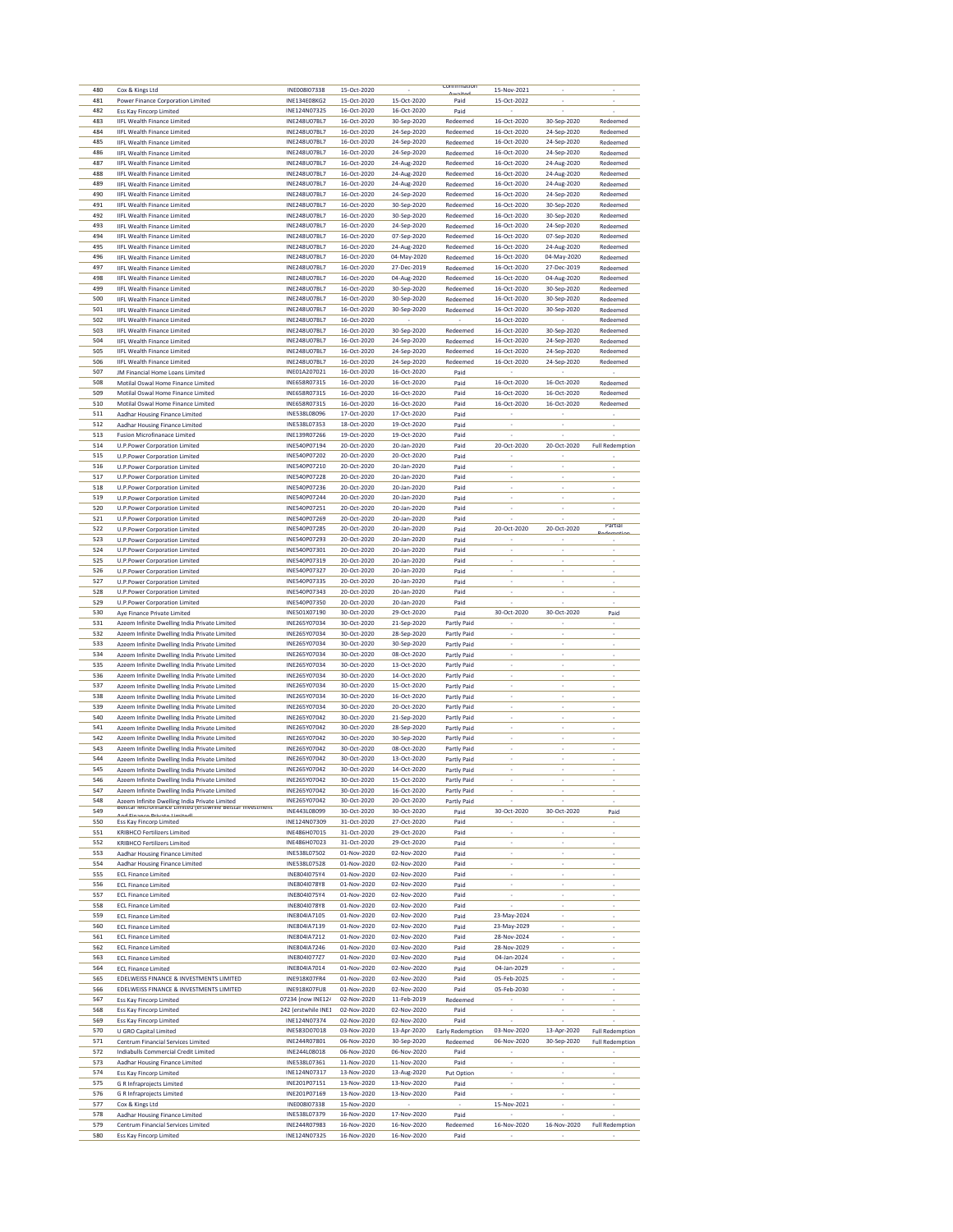| 581        | <b>REC Limited</b>                                                       | INE020B08BE3                 | 17-Nov-2020                | 17-Nov-2020                | Paid                     |                            |                            |                                                  |
|------------|--------------------------------------------------------------------------|------------------------------|----------------------------|----------------------------|--------------------------|----------------------------|----------------------------|--------------------------------------------------|
| 582        | <b>Fusion Microfinanace Limited</b>                                      | INE139R07266                 | 19-Nov-2020                | 19-Nov-2020                | Paid                     |                            | i,                         |                                                  |
| 583        | Power Finance Corporation Limited                                        | INE134E08JR1                 | 19-Nov-2020                | 19-Nov-2020                | Paid                     | 18-Nov-2028                |                            |                                                  |
| 584        | Power Finance Corporation Limited                                        | INE134E08JS9                 | 19-Nov-2020                | 19-Nov-2020                | Paid                     | 19-Nov-2033                | ×,                         | ×                                                |
| 585        | Power Finance Corporation Limited                                        | INF134F08KH0                 | 19-Nov-2020                | 19-Nov-2020                | Paid                     | 19-Nov-2024                |                            |                                                  |
| 586        | Centrum Financial Services Limited                                       | INE244R07819                 | 23-Nov-2020                | 23-Nov-2020                | Paid                     | 23-Nov-2020                | 23-Nov-2020                | <b>Full Redemption</b>                           |
| 587        | Centrum Financial Services Limited                                       | INE244R07819                 | 23-Nov-2020                | 23-Nov-2020                | Paid                     | 23-Nov-2020                | 23-Nov-2020                | <b>Full Redemption</b>                           |
| 588        | Centrum Financial Services Limited                                       | INE244R07819                 | 23-Nov-2020                | 23-Nov-2020                | Paid                     | 23-Nov-2020                | 23-Nov-2020                | <b>Full Redemption</b>                           |
| 589        | Centrum Financial Services Limited                                       | INE244R07819                 | 23-Nov-2020                | 23-Nov-2020                | Paid                     | 23-Nov-2020                | 23-Nov-2020                | <b>Full Redemption</b>                           |
| 590        | Centrum Financial Services Limited                                       | INE244R07819                 | 23-Nov-2020                | 23-Nov-2020                | Paid                     | 23-Nov-2020                | 23-Nov-2020                | <b>Full Redemption</b>                           |
| 591        | Centrum Financial Services Limited                                       | INE244R07819                 | 23-Nov-2020                | 23-Nov-2020                | Paid                     | 23-Nov-2020                | 23-Nov-2020                | <b>Full Redemption</b>                           |
| 592        | Centrum Financial Services Limited                                       | INE244R07819                 | 23-Nov-2020                | 23-Nov-2020                | Paid                     | 23-Nov-2020                | 23-Nov-2020                | <b>Full Redemption</b>                           |
| 593        | <b>Ess Kay Fincorp Limited</b>                                           | INE124N07135                 | 24-Nov-2020                | 24-May-2019                | Early Redemption         |                            |                            |                                                  |
| 594        | Motilal Oswal Home Finance Limited                                       | INE658R07323                 | 26-Nov-2020                | 26-Nov-2020                | Redeemed                 | 26-Nov-2020                |                            | Redeemed                                         |
| 595        | Motilal Oswal Home Finance Limited                                       | INE658R07323                 | 26-Nov-2020                | 26-Nov-2020                | Redeemed                 | 26-Nov-2020                |                            | Redeemed                                         |
| 596        | Motilal Oswal Home Finance Limited                                       | INE658R07323                 | 26-Nov-2020                | 26-Nov-2020                | Redeemed                 | 26-Nov-2020                | $\overline{\phantom{a}}$   | Redeemed                                         |
| 597        | Motilal Oswal Home Finance Limited                                       | INE658R07323                 | 26-Nov-2020                | 26-Nov-2020                | Redeemed                 | 26-Nov-2020                | ÷,                         | Redeemed                                         |
| 598        | <b>REC Limited</b>                                                       | INE020B08CF8                 | 26-Nov-2020                | 26-Nov-2020                | Paid                     | 26-Nov-2024                | i,                         |                                                  |
| 599        | <b>ECL Finance Limited</b>                                               | INE804IA7170                 | 28-Nov-2020                | 01-Dec-2020                | Paid                     | 28-Nov-2021                |                            |                                                  |
| 600        | <b>ECL Finance Limited</b>                                               | INE804IA7196                 | 28-Nov-2020                | 01-Dec-2020                | Paid                     | 28-Nov-2023                | $\overline{\phantom{a}}$   | ٠                                                |
| 601        | <b>ECL Finance Limited</b>                                               | INE804IA7220                 | 28-Nov-2020                | 01-Dec-2020                | Paid                     | 28-Nov-2024                | ÷,                         | ÷,                                               |
| 602        | <b>ECL Finance Limited</b>                                               | INE804IA7253                 | 28-Nov-2020                | 01-Dec-2020                | Paid                     | 28-Nov-2029                | i,                         |                                                  |
| 603        | <b>REC Limited</b>                                                       | INE020B08BG8                 | 29-Nov-2020                | 01-Dec-2020                | Paid                     |                            |                            |                                                  |
| 604        | Aye Finance Private Limited                                              | INE501X07190                 | 30-Nov-2020                | 011202001122020            | Paid                     | 30-Nov-2020                | 011202001122020            | Paid                                             |
| 605        | Azeem Infinite Dwelling India Private Limited                            | INE265Y07034                 | 30-Nov-2020                | 31-Oct-2020                | Partly Paid              |                            |                            |                                                  |
| 606        | Azeem Infinite Dwelling India Private Limited                            | INE265Y07034                 | 30-Nov-2020                | 09-Nov-2020                | Partly Paid              |                            | i,                         |                                                  |
| 607        | Azeem Infinite Dwelling India Private Limited                            | INE265Y07034                 | 30-Nov-2020                | 10-Nov-2020                | Partly Paid              |                            | ÷                          |                                                  |
| 608        | Azeem Infinite Dwelling India Private Limited                            | INE265Y07034                 | 30-Nov-2020                | 12-Nov-2020                | Partly Paid              |                            |                            |                                                  |
| 609        | Azeem Infinite Dwelling India Private Limited                            | INE265Y07034                 | 30-Nov-2020                | 19-Nov-2020                | Partly Paid              | ÷                          | ÷                          |                                                  |
| 610        | Azeem Infinite Dwelling India Private Limited                            | INE265Y07034                 | 30-Nov-2020                | 20-Nov-2020                | Partly Paid              |                            | i,                         |                                                  |
| 611        | Azeem Infinite Dwelling India Private Limited                            | INE265Y07042                 | 30-Nov-2020                | 31-Oct-2020                | Partly Paid              |                            | ×,                         |                                                  |
| 612        | Azeem Infinite Dwelling India Private Limited                            | INE265Y07042                 | 30-Nov-2020                | 09-Nov-2020                | Partly Paid              |                            |                            |                                                  |
| 613        | Azeem Infinite Dwelling India Private Limited                            | INE265Y07042                 | 30-Nov-2020                | 10-Nov-2020                | Partly Paid              | $\overline{\phantom{a}}$   | $\overline{\phantom{a}}$   | $\overline{\phantom{a}}$                         |
| 614        | Azeem Infinite Dwelling India Private Limited                            | INE265Y07042                 | 30-Nov-2020                | 12-Nov-2020                | Partly Paid              |                            | i,                         |                                                  |
| 615        | Azeem Infinite Dwelling India Private Limited                            | INE265Y07042                 | 30-Nov-2020                | 19-Nov-2020                | Partly Paid              | ×,                         | ×,                         |                                                  |
| 616        | Azeem Infinite Dwelling India Private Limited                            | INE265Y07042                 | 30-Nov-2020                | 20-Nov-2020                | Partly Paid              |                            |                            |                                                  |
| 617        | <b>ECL Finance Limited</b>                                               | INE804IA7261                 | 30-Nov-2020                | 27-Nov-2020                |                          | ٠                          | $\overline{\phantom{a}}$   |                                                  |
| 618        | Ess Kay Fincorp Limited                                                  | 07234 (now INE124            | 30-Nov-2020                | 11-Feb-2019                | Paid<br>Redeemed         | ÷,                         | ÷,                         |                                                  |
| 619        | <b>Ess Kay Fincorp Limited</b>                                           | 242 (erstwhile INE1          | 30-Nov-2020                | 28-Nov-2020                | Paid                     |                            | i,                         |                                                  |
| 620        |                                                                          | INF244108026                 | 30-Nov-2020                | 27-Nov-2020                | Paid                     |                            |                            |                                                  |
| 621        | Indiabulls Commercial Credit Limited                                     | INE486H07015                 | 30-Nov-2020                |                            |                          | $\overline{\phantom{a}}$   | $\overline{\phantom{a}}$   |                                                  |
| 622        | <b>KRIBHCO Fertilizers Limited</b><br><b>KRIBHCO Fertilizers Limited</b> | INE486H07023                 | 30-Nov-2020                | 30-Nov-2020<br>30-Nov-2020 | Paid                     | ÷,                         | ÷                          |                                                  |
|            |                                                                          |                              |                            |                            | Paid                     |                            | i,                         |                                                  |
| 623        | Aadhar Housing Finance Limited                                           | INE538L07502                 | 01-Dec-2020                | 01-Dec-2020                | Paid                     |                            |                            |                                                  |
| 624        | Aadhar Housing Finance Limited                                           | INE538L07528                 | 01-Dec-2020                | 01-Dec-2020                | Paid                     |                            |                            |                                                  |
| 625        | <b>ECL Finance Limited</b>                                               | INE804I075Y4                 | 01-Dec-2020                | 01-Dec-2020                | Paid                     |                            | ×                          |                                                  |
| 626        | <b>ECL Finance Limited</b>                                               | INE804I078Y8                 | 01-Dec-2020                | 01-Dec-2020                | Paid                     |                            | ×,                         |                                                  |
| 627        | <b>ECL Finance Limited</b>                                               | INE804I075Y4                 | 01-Dec-2020                | 01-Dec-2020                | Paid                     |                            |                            |                                                  |
| 628        | <b>ECL Finance Limited</b>                                               | INE804I078Y8                 | 01-Dec-2020                | 01-Dec-2020                | Paid                     |                            | $\overline{\phantom{a}}$   |                                                  |
| 629        | <b>ECL Finance Limited</b>                                               | INE804IA7105                 | 01-Dec-2020                | 01-Dec-2020                | Paid                     | 23-May-2024                | ÷,                         |                                                  |
| 630        | <b>ECL Finance Limited</b>                                               | INE804IA7139                 | 01-Dec-2020                | 01-Dec-2020                | Paid                     | 23-May-2029                | ÷.                         |                                                  |
| 631        | <b>ECL Finance Limited</b>                                               | INE804IA7212                 | 01-Dec-2020                | 01-Dec-2020                | Paid                     | 28-Nov-2024                |                            |                                                  |
| 632        | <b>ECL Finance Limited</b>                                               | INE804IA7246                 | 01-Dec-2020                | 01-Dec-2020                | Paid                     | 28-Nov-2029                | $\overline{\phantom{a}}$   | ×                                                |
| 633        | <b>ECL Finance Limited</b>                                               | INE804I077Z7                 | 01-Dec-2020                | 01-Dec-2020                | Paid                     | 04-Jan-2024                | ÷                          | ÷,                                               |
| 634        | <b>ECL Finance Limited</b>                                               | INE804IA7014                 | 01-Dec-2020                | 01-Dec-2020                | Paid                     | 04-Jan-2029                | i,                         |                                                  |
| 635        | EDELWEISS FINANCE & INVESTMENTS LIMITED                                  | INE918K07FR4                 | 01-Dec-2020                | 01-Dec-2020                | Paid                     | 05-Feb-2025                |                            |                                                  |
| 636        | EDELWEISS FINANCE & INVESTMENTS LIMITED                                  | INE918K07FU8                 | 01-Dec-2020                | 01-Dec-2020                | Paid                     | 05-Feb-2030                |                            |                                                  |
| 637        | Ess Kay Fincorp Limited                                                  | INE124N07374                 | 02-Dec-2020                | 02-Dec-2020                | Paid                     | 02-Dec-2020                | 02-Dec-2020                | Paid                                             |
| 638        | Credit Access Grameen Limited                                            | INE741K07199                 | 03-Dec-2020                | 03-Dec-2020                | Paid                     |                            |                            |                                                  |
| 639        | <b>ECL Finance Limited</b>                                               | INE804IA7279                 | 05-Dec-2020                | 05-Dec-2020                | Paid                     |                            | i,                         |                                                  |
| 640        | <b>REC Limited</b>                                                       | INE020B08BH6                 | 07-Dec-2020                | 07-Dec-2020                | Paid                     |                            | ٠                          |                                                  |
|            |                                                                          | INE428Q08073                 |                            | 07-Dec-2020                |                          |                            |                            |                                                  |
| 641        | Suryoday Small Finance Bank                                              |                              | 07-Dec-2020                |                            | Paid                     |                            |                            |                                                  |
| 642        | National Highways Authority of India                                     | INE906B07HI3                 | 09-Dec-2020                | 09-Dec-2020                | Paid                     | 08-Dec-2034                |                            |                                                  |
| 643        | <b>Ess Kay Fincorp Limited</b>                                           | INE124N07317                 | 13-Dec-2020                | 13-Aug-2020                | Put Option               |                            |                            | ×                                                |
| 644        | <b>REC Limited</b>                                                       | INE020B08CD3                 | 13-Dec-2020                | 14-Dec-2020                | Paid                     | 13-Dec-2022                | ×,                         |                                                  |
| 645        | EDELWEISS FINANCE & INVESTMENTS LIMITED                                  | INE918K07GY8                 | 14-Dec-2020                | 14-Dec-2020                | Redeemed                 | 14-Dec-2020                | 14-Dec-2020                | Redeemed                                         |
| 646        | Ess Kay Fincorp Limited                                                  | INE124N07291                 | 14-Dec-2020                | 12-Jun-2020                | <b>Put Option</b>        |                            |                            |                                                  |
| 647        |                                                                          |                              | 14-Dec-2020                |                            |                          | ÷,                         | ÷                          | i,                                               |
| 648        | <b>Ess Kay Fincorp Limited</b>                                           | INE124N07283<br>INE124N07267 |                            | 08-Jun-2020                | Put Option               |                            |                            |                                                  |
| 649        | Ess Kay Fincorp Limited<br><b>Ess Kay Fincorp Limited</b>                | INE124N07275                 | 14-Dec-2020<br>14-Dec-2020 | 12-Jun-2020<br>12-Jun-2020 | Put Option<br>Put Option |                            |                            |                                                  |
| 650        |                                                                          | INE244R07876                 | 15-Dec-2020                | 15-Dec-2020                | Redeemed                 | 15-Dec-2020                | 15-Dec-2020                |                                                  |
| 651        | Centrum Financial Services Limited<br>Centrum Financial Services Limited | INE244R07876                 | 15-Dec-2020                | 15-Dec-2020                | Redeemed                 | 15-Dec-2020                | 15-Dec-2020                | <b>Full Redemption</b><br><b>Full Redemption</b> |
| 652        |                                                                          | INE244R07876                 |                            | 15-Dec-2020                |                          |                            |                            |                                                  |
| 653        | Centrum Financial Services Limited<br>Centrum Financial Services Limited | INE244R07876                 | 15-Dec-2020<br>15-Dec-2020 | 15-Dec-2020                | Redeemed<br>Redeemed     | 15-Dec-2020<br>15-Dec-2020 | 15-Dec-2020<br>15-Dec-2020 | <b>Full Redemption</b><br><b>Full Redemption</b> |
| 654        |                                                                          |                              |                            |                            |                          |                            | 15-Dec-2020                |                                                  |
| 655        |                                                                          |                              |                            |                            |                          |                            |                            | <b>Full Redemption</b>                           |
|            | Centrum Financial Services Limited                                       | INE244R07876                 | 15-Dec-2020                | 15-Dec-2020                | Redeemed                 | 15-Dec-2020                |                            |                                                  |
|            | Centrum Financial Services Limited                                       | INE244R07876                 | 15-Dec-2020                | 15-Dec-2020                | Redeemed                 | 15-Dec-2020                | 15-Dec-2020                | <b>Full Redemption</b>                           |
| 656        | Centrum Financial Services Limited                                       | INE244R07876                 | 15-Dec-2020                | 15-Dec-2020                | Redeemed                 | 15-Dec-2020                | 15-Dec-2020                | <b>Full Redemption</b>                           |
| 657        | Centrum Financial Services Limited                                       | INE244R07876                 | 15-Dec-2020                | 15-Dec-2020                | Redeemed                 | 15-Dec-2020                | 15-Dec-2020                | <b>Full Redemption</b>                           |
| 658        | Centrum Financial Services Limited                                       | INE244R07876                 | 15-Dec-2020                | 15-Dec-2020                | Redeemed                 | 15-Dec-2020                | 15-Dec-2020                | <b>Full Redemption</b>                           |
| 659        | Centrum Financial Services Limited                                       | INE244R07876                 | 15-Dec-2020                | 15-Dec-2020                | Redeemed                 | 15-Dec-2020                | 15-Dec-2020                | <b>Full Redemption</b>                           |
| 660        | Centrum Financial Services Limited                                       | INE244R07876                 | 15-Dec-2020                | 15-Dec-2020                | Redeemed                 | 15-Dec-2020                | 15-Dec-2020                | <b>Full Redemption</b>                           |
| 661        | Centrum Financial Services Limited                                       | INE244R07876                 | 15-Dec-2020                | 15-Dec-2020                | Redeemed                 | 15-Dec-2020                | 15-Dec-2020                | <b>Full Redemption</b>                           |
| 662        | Centrum Financial Services Limited                                       | INF244R07876                 | 15-Dec-2020                | 15-Dec-2020                | Redeemed                 | 15-Dec-2020                | 15-Dec-2020                | <b>Full Redemption</b>                           |
| 663        | Centrum Financial Services Limited                                       | INE244R07876                 | 15-Dec-2020                | 15-Dec-2020                | Redeemed                 | 15-Dec-2020                | 15-Dec-2020                | <b>Full Redemption</b>                           |
| 664        | Centrum Financial Services Limited                                       | INE244R07876                 | 15-Dec-2020                | 15-Dec-2020                | Redeemed                 | 15-Dec-2020                | 15-Dec-2020                | <b>Full Redemption</b>                           |
| 665        | Centrum Financial Services Limited                                       | INE244R07876                 | 15-Dec-2020                | 15-Dec-2020                | Redeemed                 | 15-Dec-2020                | 15-Dec-2020                | <b>Full Redemption</b>                           |
| 666        | Centrum Financial Services Limited                                       | INE244R07876                 | 15-Dec-2020                | 15-Dec-2020                | Redeemed                 | 15-Dec-2020                | 15-Dec-2020                | Full Redemption                                  |
| 667        | Centrum Financial Services Limited                                       | INE244R07876                 | 15-Dec-2020                | 15-Dec-2020                | Redeemed                 | 15-Dec-2020                | 15-Dec-2020                | <b>Full Redemption</b>                           |
| 668        | Cox & Kings Ltd                                                          | INE008I07338                 | 15-Dec-2020                |                            | Default                  | 15-Nov-2021                |                            |                                                  |
| 669        | Ess Kay Fincorp Limited                                                  | INE124N07325                 | 16-Dec-2020                | 16-Dec-2020                | Paid                     |                            |                            |                                                  |
| 670        | <b>Fusion Microfinanace Limited</b>                                      | INE139R07266                 | 19-Dec-2020                | 19-Dec-2020                | Paid                     | 19-Dec-2020                | 19-Dec-2020                | Paid                                             |
| 671        | <b>REC Limited</b>                                                       | INE020B08BR5                 | 20-Dec-2020                | 21-Dec-2020                | Paid                     | 20-Dec-2021                | ٠                          |                                                  |
| 672        | Motilal Oswal Home Finance Limited                                       | INE658R07372                 | 22-Dec-2020                | 22-Dec-2020                | Paid                     |                            | ÷                          | ÷                                                |
| 673        | Ess Kay Fincorp Limited                                                  | INE124N07358                 | 23-Dec-2020                | 23-Dec-2020                | Paid                     | 23-Dec-2025                | i,                         |                                                  |
| 674        | National Highways Authority of India                                     | INE906B07HJ1                 | 23-Dec-2020                | 23-Dec-2020                | Paid                     |                            |                            |                                                  |
| 675        | <b>ECL Finance Limited</b>                                               | INE804IA7287                 | 28-Dec-2020                | 28-Dec-2020                | Paid                     | 23-Jun-2023                | ÷                          | ×                                                |
| 676        | JM Financial Home Loans Limited                                          | INE01A207039                 | 28-Dec-2020                | 28-Dec-2020                | Paid                     |                            | $\overline{\phantom{a}}$   | l,                                               |
| 677        | JM Financial Home Loans Limited                                          | INE01A207039                 | 28-Dec-2020                | 28-Dec-2020                | Paid                     |                            | i,                         |                                                  |
| 678<br>679 | Centrum Financial Services Limited<br>Centrum Financial Services Limited | INE244R07967<br>INE244R07AA7 | 29-Dec-2020<br>29-Dec-2020 | 29-Dec-2020<br>29-Dec-2020 | Paid<br>Redeemed         | 29-Dec-2020                | 29-Dec-2020                | <b>Full Redemption</b>                           |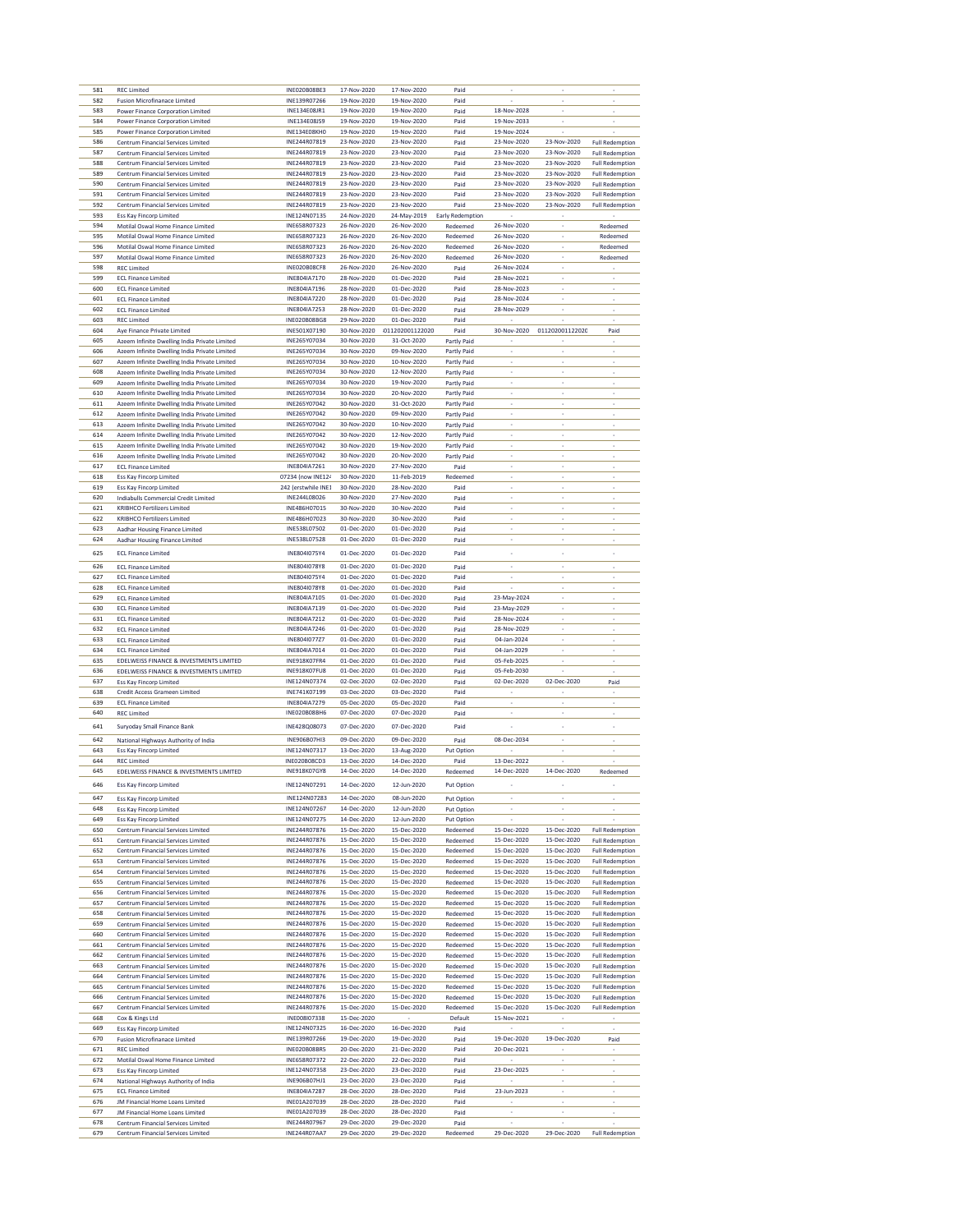| 680        | Akme Fintrade (India) Limited                                            | INE916Y07016                 | 30-Dec-2020                | 30-Dec-2020                | Paid                |                          |                          |                          |
|------------|--------------------------------------------------------------------------|------------------------------|----------------------------|----------------------------|---------------------|--------------------------|--------------------------|--------------------------|
| 681        | Azeem Infinite Dwelling India Private Limited                            | INE265Y07034                 | 30-Dec-2020                | 01-Dec-2020                | Partly Paid         |                          |                          |                          |
| 682        | Azeem Infinite Dwelling India Private Limited                            | INE265Y07034                 | 30-Dec-2020                | 02-Dec-2020                | Partly Paid         |                          |                          |                          |
| 683        | Azeem Infinite Dwelling India Private Limited                            | INE265Y07034                 | 30-Dec-2020                | 04-Dec-2020                | Partly Paid         | ٠                        | ×,                       | ٠                        |
| 684        | Azeem Infinite Dwelling India Private Limited                            | INE265Y07034                 | 30-Dec-2020                | 09-Dec-2020                | Partly Paid         | i,                       | ÷,                       | i,                       |
| 685        |                                                                          |                              |                            |                            |                     |                          |                          |                          |
|            | Azeem Infinite Dwelling India Private Limited                            | INE265Y07034                 | 30-Dec-2020                | 11-Dec-2020                | Partly Paid         |                          |                          |                          |
| 686        | Azeem Infinite Dwelling India Private Limited                            | INE265Y07034                 | 30-Dec-2020                | 15-Dec-2020                | Partly Paid         |                          |                          |                          |
| 687        | Azeem Infinite Dwelling India Private Limited                            | INE265Y07042                 | 30-Dec-2020                | 01-Dec-2020                | Partly Paid         | ٠                        | ×,                       | $\overline{\phantom{a}}$ |
| 688        | Azeem Infinite Dwelling India Private Limited                            | INE265Y07042                 | 30-Dec-2020                | 02-Dec-2020                | Partly Paid         | $\overline{\phantom{a}}$ | $\overline{\phantom{a}}$ | ÷                        |
| 689        | Azeem Infinite Dwelling India Private Limited                            | INE265Y07042                 | 30-Dec-2020                | 04-Dec-2020                | Partly Paid         | i,                       | ×,                       |                          |
| 690        | Azeem Infinite Dwelling India Private Limited                            | INE265Y07042                 | 30-Dec-2020                | 09-Dec-2020                | Partly Paid         |                          |                          |                          |
| 691        | Azeem Infinite Dwelling India Private Limited                            | INE265Y07042                 | 30-Dec-2020                | 11-Dec-2020                | Partly Paid         |                          |                          |                          |
| 692        | Azeem Infinite Dwelling India Private Limited                            | INE265Y07042                 | 30-Dec-2020                | 15-Dec-2020                | Partly Paid         | ×                        | ×,                       |                          |
| 693        | <b>ECL Finance Limited</b>                                               | 3041A7303 ISIN Del           | 30-Dec-2020                |                            | <b>ISIN Deleted</b> |                          |                          | <b>ISIN Deleted</b>      |
| 694        | <b>Gateway Distriparks Limited</b>                                       | INE852F07079                 | 30-Dec-2020                | 25-Sep-2020                | Redeemed            |                          |                          |                          |
| 695        | <b>Gateway Distriparks Limited</b>                                       | INE852F07087                 | 30-Dec-2020                | 30-Dec-2020                | Paid                |                          |                          |                          |
|            |                                                                          |                              | 30-Dec-2020                |                            |                     |                          |                          |                          |
| 696        | <b>Gateway Distriparks Limited</b>                                       | INE852F07012                 |                            | 30-Dec-2020                | Paid                |                          |                          | i,                       |
| 697        | <b>Gateway Distriparks Limited</b>                                       | INE852F07095                 | 30-Dec-2020                | 30-Dec-2020                | Paid                | 07-Apr-2022              |                          |                          |
| 698        | <b>Gateway Distriparks Limited</b>                                       | INE852F07020                 | 30-Dec-2020                | 30-Dec-2020                | Paid                | 07-Apr-2022              |                          |                          |
| 699        | <b>Gateway Distriparks Limited</b>                                       | INE852F07103                 | 30-Dec-2020                | 30-Dec-2020                | Paid                | 07-Apr-2023              | ÷                        |                          |
| 700        | <b>Gateway Distriparks Limited</b>                                       | INE852F07038                 | 30-Dec-2020                | 30-Dec-2020                | Paid                | 07-Apr-2023              |                          |                          |
| 701        | <b>Gateway Distriparks Limited</b>                                       | INE852F07111                 | 30-Dec-2020                | 30-Dec-2020                | Paid                | 05-Apr-2024              |                          |                          |
| 702        | Gateway Distriparks Limited                                              | INE852F07046                 | 30-Dec-2020                | 30-Dec-2020                | Paid                | 05-Apr-2024              |                          |                          |
|            |                                                                          |                              |                            |                            |                     |                          |                          |                          |
| 703        | <b>Gateway Distriparks Limited</b>                                       | INE852F07129                 | 30-Dec-2020                | 30-Dec-2020                | Paid                | 07-Apr-2025              | ×                        |                          |
| 704        | <b>Gateway Distriparks Limited</b>                                       | INE852F07053                 | 30-Dec-2020                | 30-Dec-2020                | Paid                | 07-Apr-2025              |                          |                          |
| 705        | Gateway Distriparks Limited                                              | INE852F07137                 | 30-Dec-2020                | 30-Dec-2020                | Paid                | 07-Apr-2026              |                          |                          |
| 706        | <b>Gateway Distriparks Limited</b>                                       | INE852F07061                 | 30-Dec-2020                | 30-Dec-2020                | Paid                | 07-Apr-2026              | J.                       |                          |
| 707        | Aye Finance Private Limited                                              | INE501X07190                 | 31-Dec-2020                | 31-Dec-2020                | Paid                | 30-Dec-2020              | 30-Dec-2020              | Paid                     |
| 708        | Ess Kay Fincorp Limited                                                  | 07234 (now INE124            | 31-Dec-2020                | 11-Feb-2019                | Redeemed            |                          |                          |                          |
| 709        | Ess Kay Fincorp Limited                                                  | 242 (erstwhile INE1          | 31-Dec-2020                | 31-Dec-2020                | Paid                |                          |                          |                          |
| 710        | JM Financial Home Loans Limited                                          | INE01A207047                 | 31-Dec-2020                | 31-Dec-2020                | Paid                | ×                        | ÷                        | ÷                        |
| 711        | JM Financial Home Loans Limited                                          | INE01A207047                 | 31-Dec-2020                | 31-Dec-2020                | Paid                |                          |                          |                          |
|            |                                                                          |                              |                            |                            |                     |                          |                          |                          |
| 712        | JM Financial Home Loans Limited                                          | INE01A207047<br>INF486H07015 | 31-Dec-2020                | 31-Dec-2020                | Paid                |                          |                          |                          |
| 713        | <b>KRIBHCO Fertilizers Limited</b>                                       |                              | 31-Dec-2020                | 31-Dec-2020                | Paid                |                          |                          |                          |
| 714        | <b>KRIBHCO Fertilizers Limited</b>                                       | INE486H07023                 | 31-Dec-2020                | 31-Dec-2020                | Paid                |                          |                          |                          |
| 715        | Madura Micro Finance Limited                                             | INE500S07085                 | 31-Dec-2020                | 31-Dec-2020                | Paid                | 31-Dec-2020              | 31-Dec-2020              | <b>Full Redemption</b>   |
| 716        | Power Finance Corporation Limited                                        | INE134E08KI8                 | 31-Dec-2020                | 31-Dec-2020                | Paid                | 31-Dec-2029              |                          |                          |
|            |                                                                          |                              |                            |                            |                     |                          |                          |                          |
| 717        | <b>REC Limited</b>                                                       | <b>INE020B08CG6</b>          | 31-Dec-2020                | 31-Dec-2020                | Paid                | 31-Dec-2022              | ×                        |                          |
| 718        | Aadhar Housing Finance Limited                                           | INE538L07502                 | 01-Jan-2021                | 01-Jan-2021                | Paid                |                          |                          | L                        |
| 719        | Aadhar Housing Finance Limited                                           | INE538L07528                 | 01-Jan-2021                | 01-Jan-2021                | Paid                |                          |                          |                          |
| 720        | <b>ECL Finance Limited</b>                                               | INE804I075Y4                 | 01-Jan-2021                | 01-Jan-2021                | Paid                |                          |                          |                          |
| 721        | <b>ECL Finance Limited</b>                                               | INE804I078Y8                 | 01-Jan-2021                | 01-Jan-2021                | Paid                | ×                        | ÷                        | ÷                        |
| 722        | <b>ECL Finance Limited</b>                                               | INE804I075Y4                 | 01-Jan-2021                | 01-Jan-2021                | Paid                |                          |                          |                          |
| 723        | <b>ECL Finance Limited</b>                                               | INE804I078Y8                 | 01-Jan-2021                | 01-Jan-2021                | Paid                |                          | i,                       |                          |
| 724        |                                                                          | INE804IA7105                 | 01-Jan-2021                | 01-Jan-2021                | Paid                | 23-May-2024              | ×,                       | ×,                       |
|            | <b>ECL Finance Limited</b>                                               |                              |                            |                            |                     |                          |                          |                          |
| 725        | <b>ECL Finance Limited</b>                                               | INE804IA7139                 | 01-Jan-2021                | 01-Jan-2021                | Paid                | 23-May-2029              |                          | L                        |
| 726        | <b>ECL Finance Limited</b>                                               | INE804IA7212                 | 01-Jan-2021                | 01-Jan-2021                | Paid                | 28-Nov-2024              |                          |                          |
| 727        | <b>ECL Finance Limited</b>                                               | INE804IA7246                 | 01-Jan-2021                | 01-Jan-2021                | Paid                | 28-Nov-2029              |                          |                          |
| 728        | <b>ECL Finance Limited</b>                                               | INE804I077Z7                 | 01-Jan-2021                | 01-Jan-2021                | Paid                | 04-Jan-2024              | ×                        | ï                        |
|            |                                                                          |                              |                            |                            |                     |                          |                          |                          |
|            |                                                                          |                              |                            |                            |                     |                          |                          |                          |
| 729        | <b>ECL Finance Limited</b>                                               | INE804IA7014                 | 01-Jan-2021                | 01-Jan-2021                | Paid                | 04-Jan-2029              | ×,                       | ×,                       |
| 730        | EDELWEISS FINANCE & INVESTMENTS LIMITED                                  | INE918K07FR4                 | 01-Jan-2021                | 01-Jan-2021                | Paid                | 05-Feb-2025              |                          |                          |
| 731        | EDELWEISS FINANCE & INVESTMENTS LIMITED                                  | INE918K07FU8                 | 01-Jan-2021                | 01-Jan-2021                | Paid                | 05-Feb-2030              | ÷                        |                          |
| 732        |                                                                          | INE124N07374                 | 01-Jan-2021                |                            |                     |                          |                          |                          |
| 733        | Ess Kay Fincorp Limited                                                  |                              |                            | 01-Jan-2021                | Paid<br>Paid        |                          |                          |                          |
| 734        | <b>ECL Finance Limited</b><br><b>ECL Finance Limited</b>                 | INE804I075Z1                 | 04-Jan-2021                | 04-Jan-2021                | Paid                | 04-Apr-2022              |                          |                          |
|            |                                                                          | INE804I078Z5                 | 04-Jan-2021                | 04-Jan-2021                |                     | 04-Jan-2024              |                          |                          |
| 735        | <b>ECL Finance Limited</b>                                               | INE804IA7022                 | 04-Jan-2021                | 04-Jan-2021                | Paid                | 04-Jan-2029              | ÷                        | ÷                        |
| 736        | Gromor Finance Private Limited                                           | INE091807014                 | 04-Jan-2021                | 04-Jan-2021                | Paid                |                          |                          |                          |
| 737        | <b>Indiabulls Commercial Credit Limited</b>                              | INE244L08034                 | 05-Jan-2021                | 05-Jan-2021                | Paid                |                          |                          |                          |
| 738        | Power Finance Corporation Limited                                        | INE134E08KJ6                 | 07-Jan-2021                | 07-Jan-2021                | Paid                | 14-Apr-2023              |                          |                          |
| 739        | Ess Kay Fincorp Limited                                                  | INE124N07317                 | 13-Jan-2021                | 13-Aug-2020                | Put Option          |                          | ٠                        | ï                        |
| 740        | Power Finance Corporation Limited                                        | <b>INE134E08KK4</b>          | 14-Jan-2021                | 14-Jan-2021                | Paid                | 12-Apr-2030              |                          |                          |
| 741        | Cox & Kings Ltd                                                          | INE008I07338                 | 15-Jan-2021                |                            |                     | 15-Nov-2021              |                          |                          |
| 742        | Ess Kay Fincorp Limited                                                  | INE124N07325                 | 16-Jan-2021                | 18-Jan-2021                | Paid                |                          |                          |                          |
| 743        | <b>Fusion Microfinanace Limited</b>                                      | INE139R07266                 | 19-Jan-2021                | 19-Jan-2021                | Paid                |                          |                          |                          |
| 744        | U.P.Power Corporation Limited                                            | INE540P07202                 | 20-Jan-2021                | 20-Jan-2021                | Paid                | 20-Jan-2021              | 20-Jan-2021              | zaroran                  |
| 745        | U.P.Power Corporation Limited                                            | INE540P07210                 | 20-Jan-2021                | 20-Jan-2020                | Paid                |                          |                          |                          |
| 746        | <b>U.P.Power Corporation Limited</b>                                     | INE540P07228                 | 20-Jan-2021                | 20-Jan-2020                | Paid                |                          |                          |                          |
| 747        | U.P.Power Corporation Limited                                            | INE540P07236                 | 20-Jan-2021                | 20-Jan-2020                | Paid                | ×,                       | ×,                       | ٠                        |
| 748        | U.P.Power Corporation Limited                                            | INE540P07244                 | 20-Jan-2021                | 20-Jan-2020                | Paid                | i,                       | i,                       | ÷,                       |
| 749        | <b>U.P.Power Corporation Limited</b>                                     | INE540P07251                 | 20-Jan-2021                | 20-Jan-2020                | Paid                |                          |                          |                          |
| 750        | <b>U.P.Power Corporation Limited</b>                                     | INE540P07269                 | 20-Jan-2021                | 20-Jan-2020                | Paid                |                          |                          |                          |
| 751        | <b>U.P.Power Corporation Limited</b>                                     | INE540P07285                 | 20-Jan-2021                | 20-Jan-2020                |                     | 20-Jan-2021              | 20-Jan-2021              |                          |
| 752        | U.P.Power Corporation Limited                                            | INE540P07293                 | 20-Jan-2021                | 20-Jan-2020                | Paid                |                          | ÷.                       | <b>Full Redemption</b>   |
| 753        |                                                                          |                              |                            |                            | Paid                | i.                       | ×,                       |                          |
|            | U.P.Power Corporation Limited                                            | INE540P07301                 | 20-Jan-2021<br>20-Jan-2021 | 20-Jan-2020                | Paid                |                          |                          |                          |
| 754        | U.P.Power Corporation Limited                                            | INE540P07319                 |                            | 20-Jan-2020                | Paid                |                          |                          |                          |
| 755        | U.P.Power Corporation Limited                                            | INE540P07327                 | 20-Jan-2021                | 20-Jan-2020                | Paid                | ×,                       | ×,                       |                          |
|            |                                                                          |                              |                            |                            |                     |                          | i,                       | ï                        |
| 756        | U.P.Power Corporation Limited                                            | INE540P07335                 | 20-Jan-2021                | 20-Jan-2020                | Paid                | ï                        |                          |                          |
| 757        | U.P.Power Corporation Limited                                            | INE540P07343                 | 20-Jan-2021                | 20-Jan-2020                | Paid                |                          | ×                        |                          |
|            |                                                                          |                              |                            |                            |                     |                          |                          |                          |
| 758        | U.P.Power Corporation Limited                                            | INE540P07350                 | 20-Jan-2021                | 20-Jan-2020                | Paid                | i,                       |                          |                          |
| 759        | U GRO Capital Limited                                                    | INE583D07067                 | 21-Jan-2021                | 21-Jan-2021                | Paid                | i.                       |                          |                          |
| 760        |                                                                          | <b>INE020B08BD5</b>          |                            |                            |                     |                          |                          |                          |
|            | <b>REC Limited</b>                                                       |                              | 22-Jan-2021                | 22-Jan-2021                | Paid                |                          |                          |                          |
| 761        | <b>REC Limited</b>                                                       | INE020B08BJ2                 | 22-Jan-2021                | 22-Jan-2021                | Paid                |                          |                          | i.                       |
|            |                                                                          |                              |                            |                            |                     |                          |                          | ×,                       |
| 762        | National Highways Authority of India                                     | <b>INE906B07HK9</b>          | 27-Jan-2021                | 27-Jan-2021                | Paid                | 27-Jan-2030              | $\overline{\phantom{a}}$ |                          |
| 763        | Motilal Oswal Home Finance Limited                                       | INE658R07281                 | 29-Jan-2021                | 29-Jan-2021                | Paid                |                          | ×                        | ×,                       |
|            |                                                                          |                              |                            |                            |                     |                          |                          |                          |
| 764        | Aye Finance Private Limited                                              | INE501X07190                 | 30-Jan-2021                | 29-Jan-2021                | Paid                | 30-Jan-2021              | 30-Jan-2021              | Paid                     |
| 765        | Azeem Infinite Dwelling India Private Limited                            | INE265Y07034                 | 30-Jan-2021                | 30-Jan-2021                |                     |                          |                          |                          |
| 766        | Azeem Infinite Dwelling India Private Limited                            | INE265Y07042                 | 30-Jan-2021                | 30-Jan-2021                | ٠                   | i,                       | ×,                       | ×,                       |
| 767        | Edelweiss Rural & Corporate Services Limited                             |                              | 30-Jan-2021                |                            | Paid                |                          |                          |                          |
|            | Beistar Microfinance Limited (erstwhile Beistar Investment               | INE657N08017                 |                            | 29-Jan-2021                |                     |                          |                          |                          |
| 768        |                                                                          | INE443L08099                 | 31-Jan-2021                | 29-Jan-2021                | Paid                | 31-Jan-2021              | 29-Jan-2021              | Paid                     |
| 769        | Credit Access Grameen Limited                                            | INE741K07330                 | 31-Jan-2021                |                            |                     |                          |                          |                          |
| 770        | Ess Kay Fincorp Limited                                                  | INE124N07309                 | 31-Jan-2021                | 07-Jan-2021                | <b>Buy Back</b>     | ×,                       | ×,                       | ÷                        |
| 771<br>772 | <b>KRIBHCO Fertilizers Limited</b><br><b>KRIBHCO Fertilizers Limited</b> | INE486H07015<br>INE486H07023 | 31-Jan-2021<br>31-Jan-2021 | 01-Feb-2021<br>01-Feb-2021 | Paid<br>Paid        |                          |                          |                          |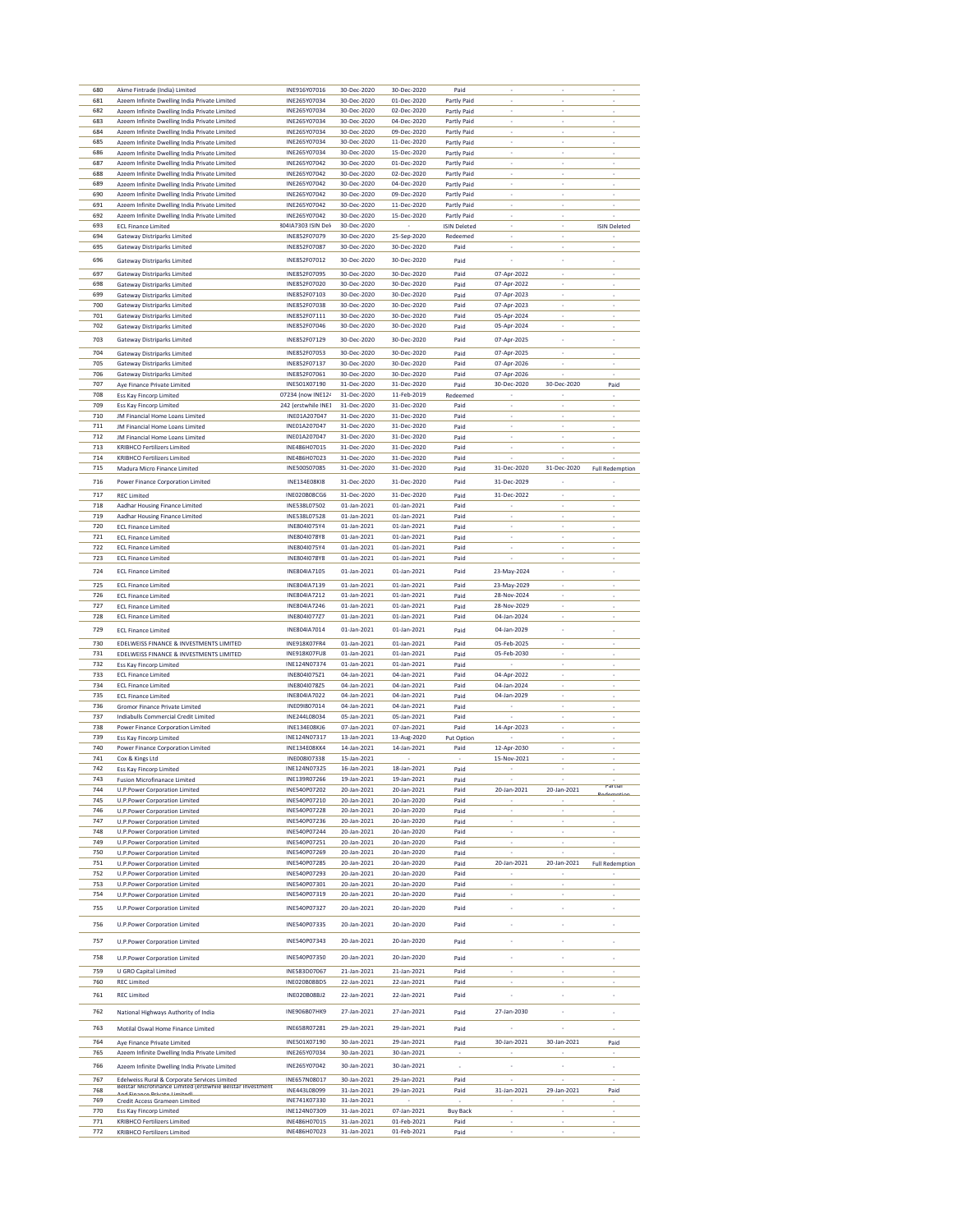| 773        | <b>REC Limited</b>                                                           | INE020B08DG4                               | 31-Jan-2021                | 01-Feb-2021                | Paid                             |                            |                               |                          |
|------------|------------------------------------------------------------------------------|--------------------------------------------|----------------------------|----------------------------|----------------------------------|----------------------------|-------------------------------|--------------------------|
| 774<br>775 | Aadhar Housing Finance Limited<br>Aadhar Housing Finance Limited             | INE538L07502<br>INE538L07528               | 01-Feb-2021<br>01-Feb-2021 | 01-Feb-2021<br>01-Feb-2021 | Paid                             |                            |                               |                          |
| 776        | <b>ECL Finance Limited</b>                                                   | INE804I075Y4                               | 01-Feb-2021                | 01-Feb-2021                | Paid<br>Paid                     |                            |                               |                          |
| 777        | <b>ECL Finance Limited</b>                                                   | INE804I078Y8                               | 01-Feb-2021                | 01-Feb-2021                | Paid                             | ×                          | ÷                             | ï                        |
| 778        | <b>ECL Finance Limited</b>                                                   | INE804I075Y4                               | 01-Feb-2021                | 01-Feb-2021                | Paid                             |                            | i,                            |                          |
| 779        | <b>ECL Finance Limited</b>                                                   | INE804I078Y8                               | 01-Feb-2021                | 01-Feb-2021                | Paid                             |                            |                               |                          |
| 780        | <b>ECL Finance Limited</b>                                                   | INE804IA7105                               | 01-Feb-2021                | 01-Feb-2021                | Paid                             | 23-May-2024                |                               |                          |
| 781<br>782 | <b>ECL Finance Limited</b><br><b>ECL Finance Limited</b>                     | INE804IA7139<br>INE804IA7212               | 01-Feb-2021<br>01-Feb-2021 | 01-Feb-2021<br>01-Feb-2021 | Paid<br>Paid                     | 23-May-2029<br>28-Nov-2024 | $\tilde{\phantom{a}}$         | ×                        |
| 783        | <b>ECL Finance Limited</b>                                                   | INE804IA7246                               | 01-Feb-2021                | 01-Feb-2021                | Paid                             | 28-Nov-2029                | ÷.                            |                          |
| 784        | <b>ECL Finance Limited</b>                                                   | INE804I077Z7                               | 01-Feb-2021                | 01-Feb-2021                | Paid                             | 04-Jan-2024                |                               |                          |
| 785        | <b>ECL Finance Limited</b>                                                   | INE804IA7014                               | 01-Feb-2021                | 01-Feb-2021                | Paid                             | 04-Jan-2029                | ٠                             |                          |
| 786        | EDELWEISS FINANCE & INVESTMENTS LIMITED                                      | INE918K07FR4                               | 01-Feb-2021                | 01-Feb-2021                | Paid                             | 05-Feb-2025                | ÷,                            |                          |
| 787        | EDELWEISS FINANCE & INVESTMENTS LIMITED                                      | INE918K07FU8                               | 01-Feb-2021                | 01-Feb-2021                | Paid                             | 05-Feb-2030                | i,                            |                          |
| 788        | <b>Ess Kay Fincorp Limited</b>                                               | 07234 (now INE124                          | 01-Feb-2021                | 11-Feb-2019                | Redeemed                         |                            |                               |                          |
| 789        | <b>Ess Kay Fincorp Limited</b>                                               | 242 (erstwhile INE1                        | 01-Feb-2021                | 01-Feb-2021                | Paid                             |                            | ×                             |                          |
| 790        | Ess Kay Fincorp Limited                                                      | INE124N07374                               | 02-Feb-2021                | 02-Feb-2021                | Paid                             |                            | ×,                            |                          |
| 791<br>792 | <b>FCL Finance Limited</b><br>EDELWEISS FINANCE & INVESTMENTS LIMITED        | INE804IA7345<br>INE918K07FN3               | 03-Feb-2021<br>05-Feb-2021 | 05-Feb-2021                | Paid                             | 03-Feb-2022<br>05-Aug-2021 | ×,                            |                          |
| 793        | EDELWEISS FINANCE & INVESTMENTS LIMITED                                      | INE918K07FP8                               | 05-Feb-2021                | 05-Feb-2021                | Paid                             | 05-Feb-2023                | ÷,                            | i,                       |
| 794        | EDELWEISS FINANCE & INVESTMENTS LIMITED                                      | INE918K07FS2                               | 05-Feb-2021                | 05-Feb-2021                | Paid                             | 05-Feb-2025                | ÷.                            |                          |
| 795        | EDELWEISS FINANCE & INVESTMENTS LIMITED                                      | INE918K07FV6                               | 05-Feb-2021                | 05-Feb-2021                | Paid                             | 05-Feb-2030                |                               |                          |
| 796        | <b>Edelweiss Financial Services Limited</b>                                  | INE532F07BM3                               | 08-Feb-2021                | 08-Feb-2021                | Paid                             | 08-Jan-2026                | ٠                             | ٠                        |
| 797        | <b>Edelweiss Financial Services Limited</b>                                  | INE532F07BP6                               | 08-Feb-2021                | 08-Feb-2021                | Paid                             | 08-Jan-2031                | ÷,                            | i,                       |
| 798<br>799 | Ess Kay Fincorp Limited<br>Cox & Kings Ltd                                   | INE124N07317<br>INE008I07338               | 13-Feb-2021<br>15-Feb-2021 | 13-Aug-2020                | Put Option                       | 15-Nov-2021                | i,                            |                          |
| 800        | Ess Kay Fincorp Limited                                                      | INE124N07325                               | 16-Feb-2021                | 16-Feb-2021                | Paid                             |                            | ×,                            | ٠                        |
| 801        | <b>Fusion Microfinanace Limited</b>                                          | INE139R07266                               | 19-Feb-2021                | 18-Feb-2021                | Paid                             | ÷.                         | $\overline{\phantom{a}}$      | ÷,                       |
| 802        | Power Finance Corporation Limited                                            | INE134E08JT7                               | 22-Feb-2021                | 22-Feb-2021                | Paid                             | 22-Feb-2034                | i,                            |                          |
| 803        | National Highways Authority of India                                         | INE906B07HL7                               | 24-Feb-2021                | 24-Feb-2021                | Paid                             |                            |                               |                          |
| 804        | Motilal Oswal Home Finance Limited                                           | <b>INF658R07273</b>                        | 25-Feb-2021                | 25-Feb-2021                | <b>Buy Back</b>                  | 25-Feb-2021                | 25-Feb-2021                   | <b>Buy Back</b>          |
| 805<br>806 | Power Finance Corporation Limited<br>Power Finance Corporation Limited       | <b>INE134E08KL2</b><br>INF134F08KL2        | 25-Feb-2021<br>25-Feb-2021 | 25-Feb-2021<br>25-Feb-2021 | Paid<br>Paid                     | 25-Feb-2030<br>25-Feb-2030 |                               |                          |
| 807        | <b>IIFL Wealth Finance Limited</b>                                           | INE248U07BP8                               | 26-Feb-2021                | 30-Jun-2020                | Redeemed                         | 26-Feb-2021                | 30-Jun-2020                   | Redeemed                 |
| 808        | <b>JM Financial Capital Limited</b>                                          | INE901W07020                               | 26-Feb-2021                | 26-Feb-2021                | Redeemed                         | 26-Feb-2021                | 26-Feb-2021                   | <b>Full Redemption</b>   |
| 809        | <b>KRIBHCO Fertilizers Limited</b>                                           | INE486H07015                               | 26-Feb-2021                | 26-Feb-2021                | Paid                             |                            |                               |                          |
| 810        | <b>KRIBHCO Fertilizers Limited</b>                                           | INE486H07023                               | 26-Feb-2021                | 26-Feb-2021                | Paid                             |                            |                               |                          |
| 811<br>812 | Aye Finance Private Limited<br>Azeem Infinite Dwelling India Private Limited | INE501X07190<br>INF265Y07034               | 28-Feb-2021<br>28-Feb-2021 | 26-Feb-2021<br>28-Feb-2021 | Paid<br>$\overline{\phantom{a}}$ | 28-Feb-2021<br>28-Feb-2021 | 26-Feb-2021                   | Paid                     |
| 813        | Azeem Infinite Dwelling India Private Limited                                | INE265Y07042                               | 28-Feb-2021                | 28-Feb-2021                | ×                                | 28-Feb-2021                | ÷                             | ×                        |
| 814        | Aadhar Housing Finance Limited                                               | INE538L07502                               | 01-Mar-2021                | 01-Mar-2021                | Paid                             |                            | i,                            |                          |
| 815        | Aadhar Housing Finance Limited                                               | INE538L07528                               | 01-Mar-2021                | 01-Mar-2021                | Paid                             | i,                         | ×,                            |                          |
| 816        | <b>ECL Finance Limited</b>                                                   | INE804I075Y4                               | 01-Mar-2021                | 01-Mar-2021                | Paid                             |                            |                               |                          |
| 817<br>818 | <b>ECL Finance Limited</b><br><b>ECL Finance Limited</b>                     | INE804I078Y8<br>INE804I075Y4               | 01-Mar-2021<br>01-Mar-2021 | 01-Mar-2021<br>01-Mar-2021 | Paid<br>Paid                     | ٠<br>i,                    | ٠<br>$\overline{\phantom{a}}$ | i,                       |
| 819        | <b>ECL Finance Limited</b>                                                   | INE804I078Y8                               | 01-Mar-2021                | 01-Mar-2021                | Paid                             |                            | ÷.                            |                          |
| 820        | <b>ECL Finance Limited</b>                                                   | INE804IA7105                               | 01-Mar-2021                | 01-Mar-2021                | Paid                             | 23-May-2024                |                               |                          |
| 821        | <b>ECL Finance Limited</b>                                                   | INE804IA7139                               | 01-Mar-2021                | 01-Mar-2021                | Paid                             | 23-May-2029                | ٠                             |                          |
| 822        | <b>ECL Finance Limited</b>                                                   | INE804IA7212                               | 01-Mar-2021                | 01-Mar-2021                | Paid                             | 28-Nov-2024                | ÷,                            | i,                       |
| 823<br>824 | <b>ECL Finance Limited</b><br><b>ECL Finance Limited</b>                     | INE804IA7246<br>INE804I077Z7               | 01-Mar-2021                | 01-Mar-2021                | Paid                             | 28-Nov-2029                | i,                            |                          |
|            |                                                                              |                                            |                            |                            |                                  |                            |                               |                          |
| 825        | <b>ECL Finance Limited</b>                                                   | INE804IA7014                               | 01-Mar-2021<br>01-Mar-2021 | 01-Mar-2021                | Paid<br>Paid                     | 04-Jan-2024                | ×,                            | $\overline{\phantom{a}}$ |
| 826        | EDELWEISS FINANCE & INVESTMENTS LIMITED                                      | INE918K07FR4                               | 01-Mar-2021                | 01-Mar-2021<br>01-Mar-2021 | Paid                             | 04-Jan-2029<br>05-Feb-2025 | ÷,                            | ÷,                       |
| 827        | EDELWEISS FINANCE & INVESTMENTS LIMITED                                      | INE918K07FU8                               | 01-Mar-2021                | 01-Mar-2021                | Paid                             | 05-Feb-2030                | i,                            |                          |
| 828        | <b>Ess Kay Fincorp Limited</b>                                               | 07234 (now INE124                          | 01-Mar-2021                | 11-Feb-2019                | Redeemed                         |                            | i,                            |                          |
| 829        | Ess Kay Fincorp Limited                                                      | 242 (erstwhile INE1                        | 01-Mar-2021                | 01-Mar-2021                | Paid                             |                            | ٠                             | ٠                        |
| 830        | <b>REC Limited</b>                                                           | INE020B08CK8                               | 01-Mar-2021                | 01-Mar-2021                | Paid                             | 20-Mar-2025                | ÷<br>l,                       |                          |
| 831<br>832 | <b>REC Limited</b><br><b>REC Limited</b>                                     | <b>INE020B08CL6</b><br><b>INE020B08CN2</b> | 01-Mar-2021<br>01-Mar-2021 | 01-Mar-2021<br>01-Mar-2021 | Paid<br>Paid                     | 31-Dec-2021<br>30-Jun-2023 |                               |                          |
| 833        | <b>REC Limited</b>                                                           | INE020B08CM4                               | 01-Mar-2021                | 01-Mar-2021                | Paid                             | 30-Sep-2024                |                               |                          |
| 834        | <b>REC Limited</b>                                                           | INE020B08CP7                               | 01-Mar-2021                | 01-Mar-2021                | Paid                             | 28-Feb-2030                | $\overline{\phantom{a}}$      |                          |
| 835        | <b>REC Limited</b>                                                           | INE020B08CQ5                               | 01-Mar-2021                | 01-Mar-2021                | Paid                             |                            |                               |                          |
| 836        | <b>Ess Kay Fincorp Limited</b>                                               | INE124N07374                               | 02-Mar-2021                | 02-Mar-2021                | Paid                             |                            |                               |                          |
| 837        | <b>IIFL Wealth Finance Limited</b><br><b>IIFL Wealth Finance Limited</b>     | <b>INE248U07BO6</b><br>INE248U07BR4        | 02-Mar-2021<br>02-Mar-2021 | 30-Jun-2020                | Redeemed<br>Redeemed             | 02-Mar-2021                | 30-Jun-2020                   | Redeemed<br>Redeemed     |
| 838<br>839 | IIFL Wealth Finance Limited                                                  | INE248U07BS2                               | 02-Mar-2021                | 30-Jun-2020<br>30-Jun-2020 | Redeemed                         | 02-Mar-2021<br>02-Mar-2021 | 30-Jun-2020<br>30-Jun-2020    | Redeemed                 |
| 840        | <b>IIFL Wealth Finance Limited</b>                                           | INE248U07BT0                               | 02-Mar-2021                | 30-Jun-2020                | Redeemed                         | 02-Mar-2021                | 30-Jun-2020                   | Redeemed                 |
| 841        | <b>IIFL Wealth Finance Limited</b>                                           | INE248U07BU8                               | 02-Mar-2021                | 30-Jun-2020                | Redeemed                         | 02-Mar-2021                | 30-Jun-2020                   | Redeemed                 |
| 842        | <b>IIFL Wealth Finance Limited</b>                                           | <b>INE248U07BV6</b>                        | 02-Mar-2021                | 30-Jun-2020                | Redeemed                         | 02-Mar-2021                | 30-Jun-2020                   | Redeemed                 |
| 843<br>844 | <b>IIFL Wealth Finance Limited</b><br><b>IIFL Wealth Finance Limited</b>     | INE248U07BW4<br>INE248U07BX2               | 02-Mar-2021                | 30-Jun-2020                | Redeemed<br>Redeemed             | 02-Mar-2021                | 30-Jun-2020                   | Redeemed<br>Redeemed     |
| 845        | Power Finance Corporation Limited                                            | <b>INE134E08KM0</b>                        | 02-Mar-2021<br>02-Mar-2021 | 30-Jun-2020<br>02-Mar-2021 | Paid                             | 02-Mar-2021<br>15-May-2030 | 30-Jun-2020                   |                          |
| 846        | <b>REC Limited</b>                                                           | <b>INE020B08CO0</b>                        | 02-Mar-2021                | 02-Mar-2021                | Paid                             |                            | ×,                            |                          |
| 847        | National Highways Authority of India                                         | <b>INE906B07HM5</b>                        | 06-Mar-2021                | 06-Mar-2021                | Paid                             | i,                         | ÷,                            | L                        |
| 848        | Suryoday Small Finance Bank                                                  | INE428Q08073                               | 07-Mar-2021                | 08-Mar-2021                | Paid                             |                            |                               |                          |
| 849<br>850 | <b>Edelweiss Financial Services Limited</b>                                  | INE532F07BM3                               | 08-Mar-2021<br>08-Mar-2021 | ×,                         | ٠                                | 08-Jan-2026                | ×,                            | ٠                        |
| 851        | <b>Edelweiss Financial Services Limited</b><br><b>REC Limited</b>            | INE532F07BP6<br>INE020B08BL8               | 08-Mar-2021                | 08-Mar-2021                | Paid                             | 08-Jan-2031                | ÷,                            | ÷,                       |
| 852        | Saija Finance Private Limited                                                | INE637007134                               | 08-Mar-2021                | 06-Mar-2021                | Paid                             |                            |                               |                          |
| 853        | Power Finance Corporation Limited                                            | INE134E08JU5                               | 11-Mar-2021                | 11-Mar-2021                | Paid                             | 11-Aug-2022                |                               |                          |
| 854        | Ess Kay Fincorp Limited                                                      | INE124N07317                               | 13-Mar-2021                | 13-Aug-2020                | Put Option                       |                            |                               | ٠                        |
| 855        | Centrum Financial Services Limited                                           | INE244R07AD1                               | 14-Mar-2021                | 14-Mar-2021                | Paid                             | 14-Jun-2022                | $\overline{\phantom{a}}$      |                          |
| 856<br>857 | Ess Kay Fincorp Limited<br>Ess Kay Fincorp Limited                           | INE124N07291<br>INE124N07283               | 14-Mar-2021<br>14-Mar-2021 | 12-Jun-2020<br>08-Jun-2020 | Put Option<br>Put Option         |                            |                               |                          |
| 858        | Ess Kay Fincorp Limited                                                      | INE124N07267                               | 14-Mar-2021                | 12-Jun-2020                | Put Option                       |                            |                               |                          |
| 859        | Ess Kay Fincorp Limited                                                      | INE124N07275                               | 14-Mar-2021                | 12-Jun-2020                | Put Option                       |                            | ×                             |                          |
| 860        | Cox & Kings Ltd                                                              | INE008I07338                               | 15-Mar-2021                |                            |                                  | 15-Nov-2021                |                               |                          |
| 861        | <b>IIFL Wealth Finance Limited</b>                                           | INE248U07BY0                               | 15-Mar-2021                | 05-Jun-2020                | Redeemed                         | 15-Mar-2021                | 05-Jun-2020                   | Redeemed                 |
| 862<br>863 | <b>REC Limited</b><br>Ess Kay Fincorp Limited                                | <b>INE020B08BM6</b><br>INE124N07325        | 15-Mar-2021<br>16-Mar-2021 | 15-Mar-2021<br>16-Mar-2021 | Paid<br>Paid                     | ×                          | ÷                             | ×                        |
| 864        |                                                                              | INE139R07266                               |                            |                            |                                  | ×,                         | ×,                            | ×                        |
|            | <b>Fusion Microfinanace Limited</b>                                          |                                            | 19-Mar-2021                | 19-Mar-2021                | Paid                             |                            |                               |                          |
| 865<br>866 | National Highways Authority of India<br>Power Finance Corporation Limited    | INE906B07HN3<br>INE134E08JW1               | 19-Mar-2021<br>19-Mar-2021 | 19-Mar-2021<br>19-Mar-2021 | Paid<br>Paid                     | 19-Mar-2022                | ×                             |                          |
| 867        | Aadhar Housing Finance Limited                                               | INE883F07165                               | 20-Mar-2021                | 20-Mar-2021                | Paid                             |                            |                               |                          |
| 868        | Centrum Financial Services Limited                                           | INE244R07991                               | 22-Mar-2021                | 22-Mar-2021                | Paid                             |                            |                               |                          |
| 869        | <b>IIFL Wealth Finance Limited</b>                                           | <b>INE248U07CA8</b>                        | 22-Mar-2021                | 30-Jun-2020                | Redeemed                         | 22-Mar-2021                | 30-Jun-2020                   | Redeemed                 |
| 870<br>871 | <b>IIFL Wealth Finance Limited</b><br><b>IIFL Wealth Finance Limited</b>     | INE248U07CB6<br>INE248U07CC4               | 22-Mar-2021<br>22-Mar-2021 | 30-Jun-2020<br>30-Jun-2020 | Redeemed<br>Redeemed             | 22-Mar-2021<br>22-Mar-2021 | 30-Jun-2020<br>30-Jun-2020    | Redeemed<br>Redeemed     |